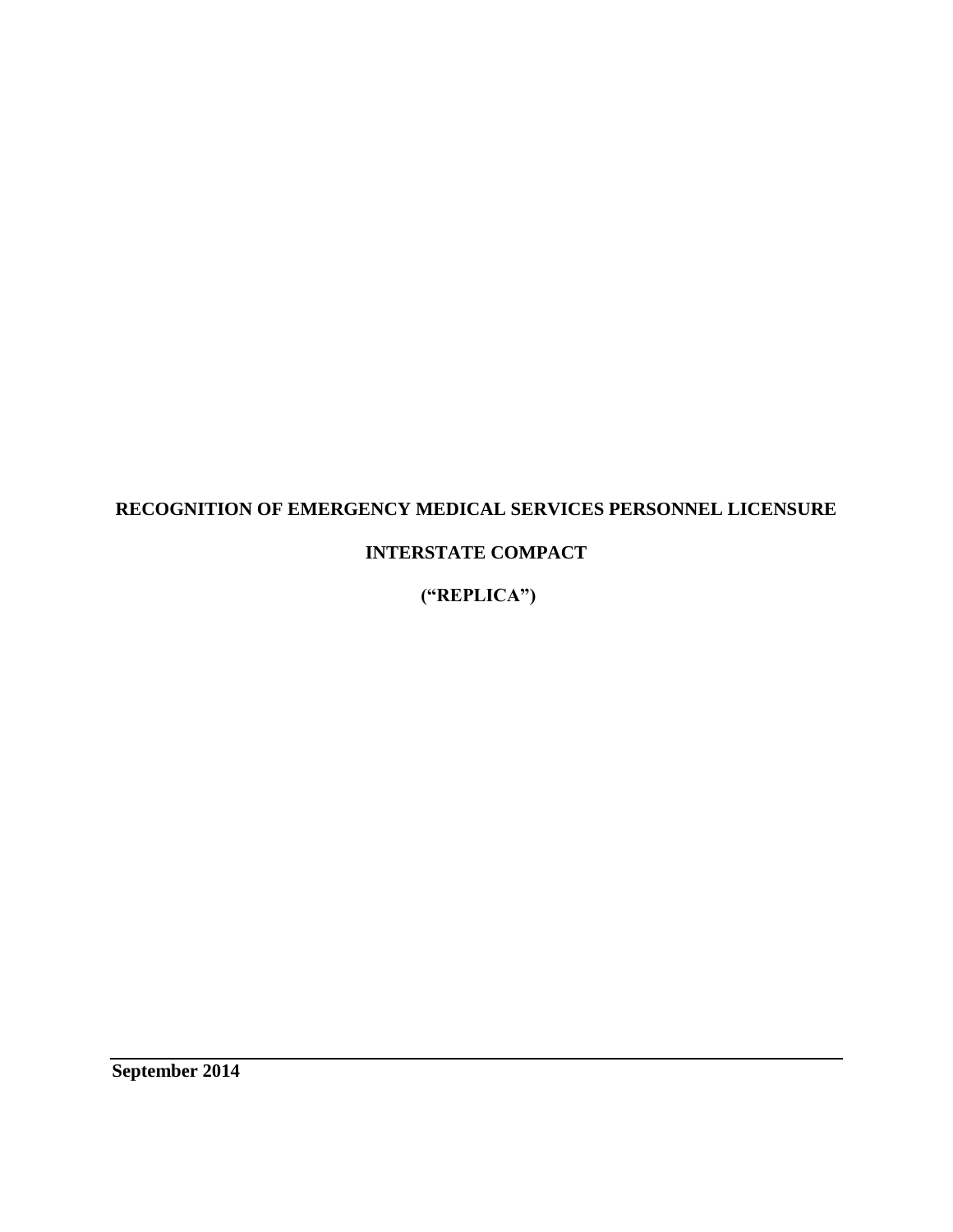# **EMS PERSONNEL LICENSURE INTERSTATE COMPACT**

# **SECTION 1. PURPOSE**

| $\mathbf{3}$     | In order to protect the public through verification of competency and ensure accountability for   |
|------------------|---------------------------------------------------------------------------------------------------|
| 4                | patient care related activities all states license emergency medical services (EMS) personnel,    |
| 5                | such as emergency medical technicians (EMTs), advanced EMTs and paramedics. This Compact          |
| 6                | is intended to facilitate the day to day movement of EMS personnel across state boundaries in the |
| $\overline{7}$   | performance of their EMS duties as assigned by an appropriate authority and authorize state       |
| 8                | EMS offices to afford immediate legal recognition to EMS personnel licensed in a member state.    |
| $\boldsymbol{9}$ | This Compact recognizes that states have a vested interest in protecting the public's health and  |
| 10               | safety through their licensing and regulation of EMS personnel and that such state regulation     |
| 11               | shared among the member states will best protect public health and safety. This Compact is        |
| 12               | designed to achieve the following purposes and objectives:                                        |
| 13               | Increase public access to EMS personnel;<br>1.                                                    |
| 14               | 2. Enhance the states' ability to protect the public's health and safety, especially patient      |
| 15               | safety;                                                                                           |
| 16               | 3. Encourage the cooperation of member states in the areas of EMS personnel licensure             |
| 17               | and regulation;                                                                                   |
| 18               | 4. Support licensing of military members who are separating from an active duty tour              |
| 19               | and their spouses;                                                                                |
| 20               | 5. Facilitate the exchange of information between member states regarding EMS                     |
| 21               | personnel licensure, adverse action and significant investigatory information;                    |
| 22               | 6. Promote compliance with the laws governing EMS personnel practice in each                      |
| 23               | member state; and                                                                                 |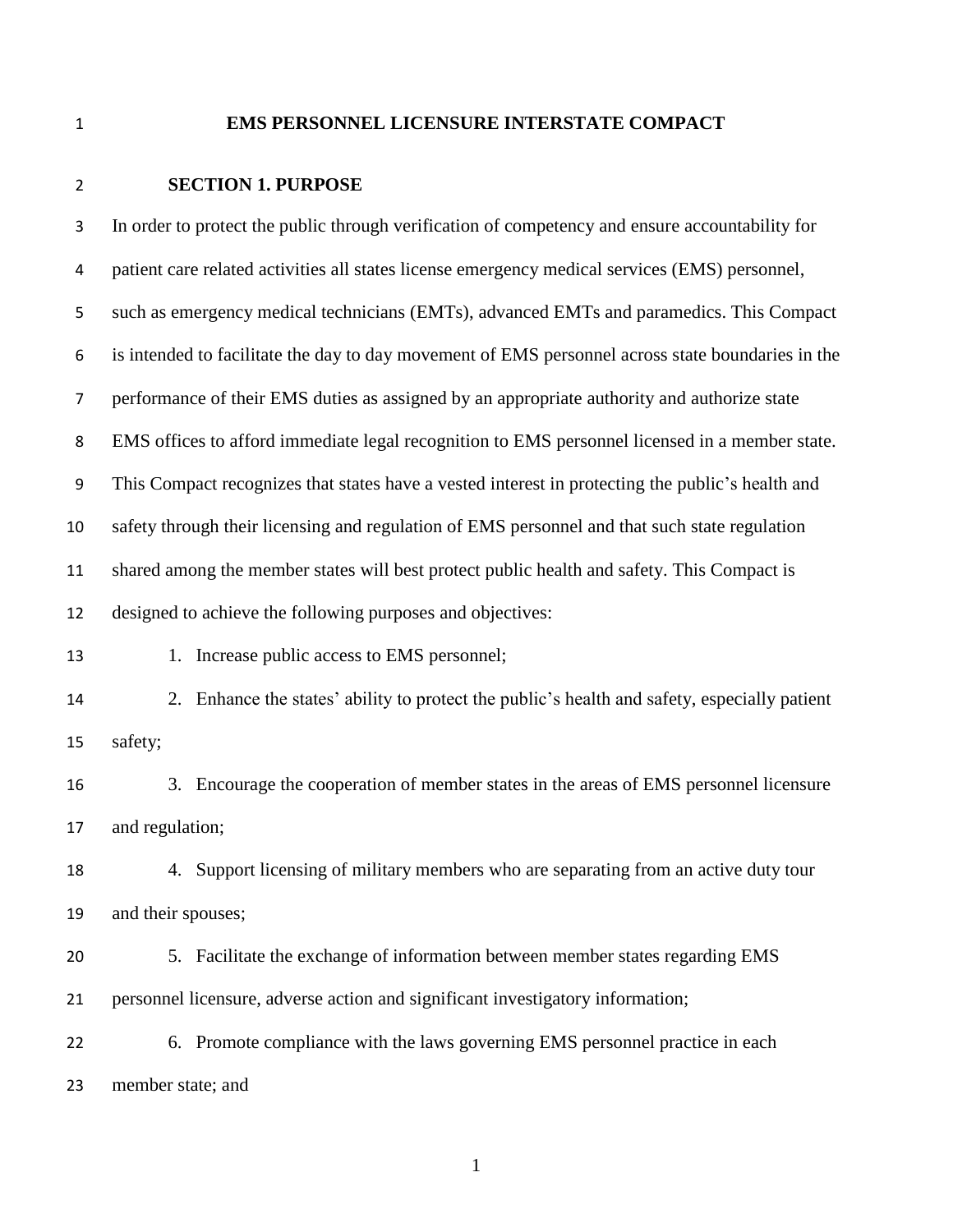7. Invest all member states with the authority to hold EMS personnel accountable through the mutual recognition of member state licenses.

**SECTION 2. DEFINITIONS**

In this compact:

 A. **"**Advanced Emergency Medical Technician (AEMT)" means: an individual licensed with cognitive knowledge and a scope of practice that corresponds to that level in the National EMS Education Standards and National EMS Scope of Practice Model.

 B. "Adverse Action" means: any administrative, civil, equitable or criminal action permitted by a state's laws which may be imposed against licensed EMS personnel by a state EMS authority or state court, including, but not limited to, actions against an individual's license such as revocation, suspension, probation, consent agreement, monitoring or other limitation or encumbrance on the individual's practice, letters of reprimand or admonition, fines, criminal convictions and state court judgments enforcing adverse actions by the state EMS authority. C. "Alternative program" means: a voluntary, non-disciplinary substance abuse recovery program approved by a state EMS authority.

 D. "Certification" means: the successful verification of entry-level cognitive and psychomotor competency using a reliable, validated, and legally defensible examination.

 E. "Commission" means: the national administrative body of which all states that have enacted the compact are members.

 F. "Emergency Medical Technician (EMT)" means: an individual licensed with cognitive knowledge and a scope of practice that corresponds to that level in the National EMS Education Standards and National EMS Scope of Practice Model.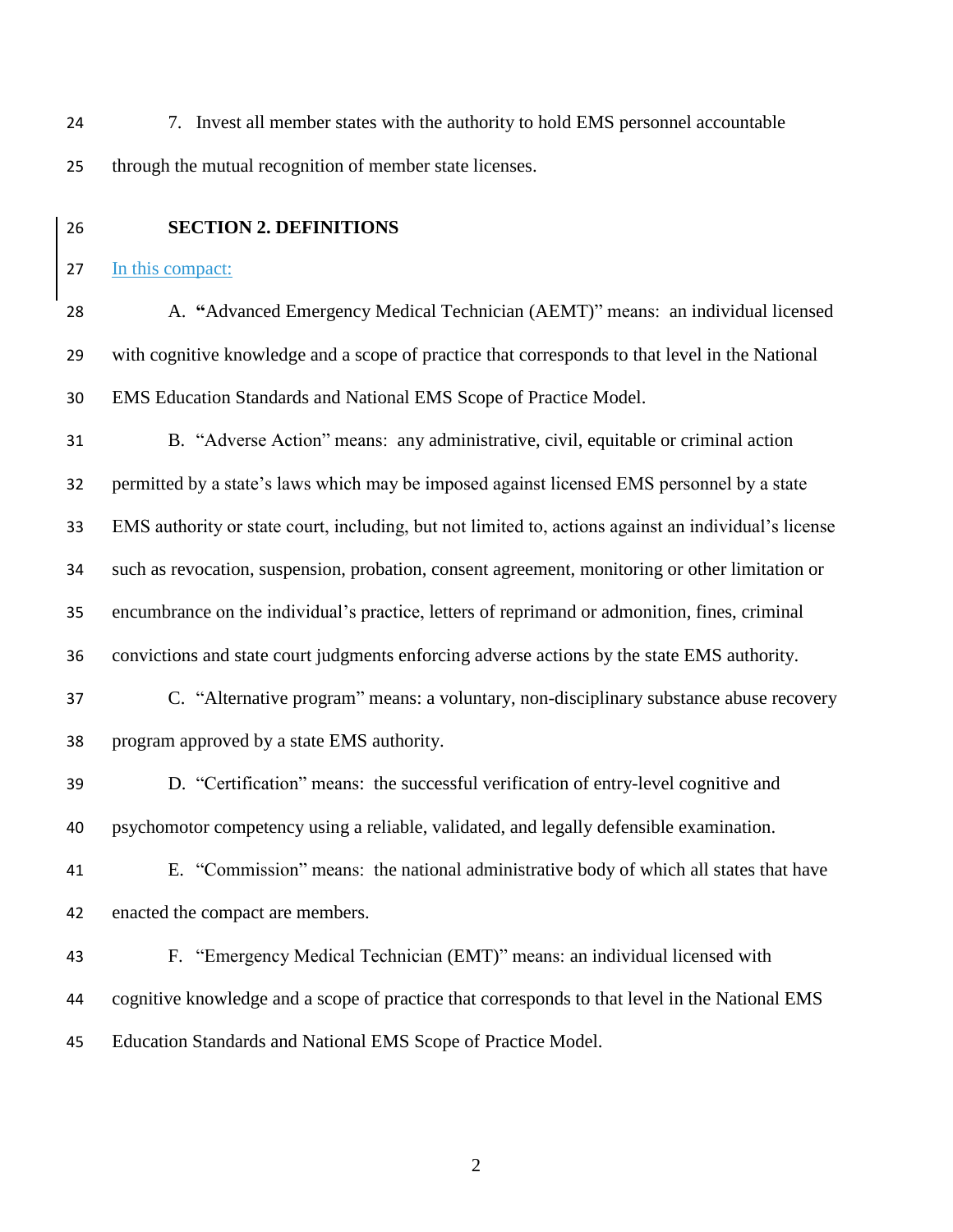G. "Home State" means: a member state where an individual is licensed to practice emergency medical services.

 H. "License" means: the authorization by a state for an individual to practice as an EMT, AEMT, paramedic, or a level in between EMT and paramedic.

 I. "Medical Director" means: a physician licensed in a member state who is accountable for the care delivered by EMS personnel.

J. "Member State" means: a state that has enacted this compact.

 K. "Privilege to Practice" means: an individual's authority to deliver emergency medical services in remote states as authorized under this compact.

 L. "Paramedic" means: an individual licensed with cognitive knowledge and a scope of practice that corresponds to that level in the National EMS Education Standards and National EMS Scope of Practice Model.

M. "Remote State" means: a member state in which an individual is not licensed.

 N. "Restricted" means: the outcome of an adverse action that limits a license or the privilege to practice.

 O. "Rule" means: a written statement by the interstate Commission promulgated pursuant to Section 12 of this compact that is of general applicability; implements, interprets, or prescribes a policy or provision of the compact; or is an organizational, procedural, or practice requirement of the Commission and has the force and effect of statutory law in a member state and includes the amendment, repeal, or suspension of an existing rule.

 P. "Scope of Practice" means: defined parameters of various duties or services that may be provided by an individual with specific credentials. Whether regulated by rule, statute, or court decision, it tends to represent the limits of services an individual may perform.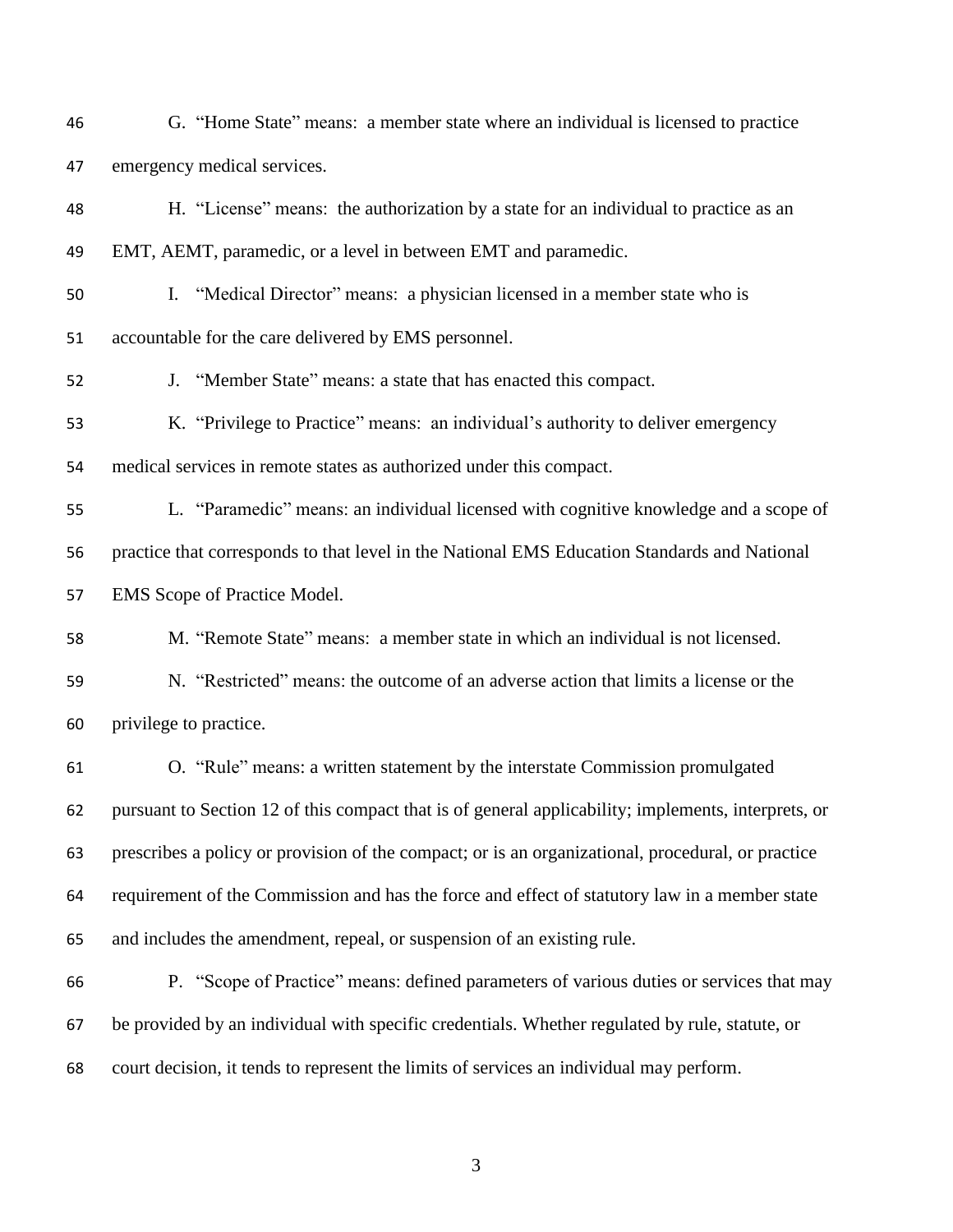Q. "Significant Investigatory Information" means:

| 70 | 1. investigative information that a state EMS authority, after a preliminary inquiry              |
|----|---------------------------------------------------------------------------------------------------|
| 71 | that includes notification and an opportunity to respond if required by state law, has reason to  |
| 72 | believe, if proved true, would result in the imposition of an adverse action on a license or      |
| 73 | privilege to practice; or                                                                         |
| 74 | 2. investigative information that indicates that the individual represents an                     |
| 75 | immediate threat to public health and safety regardless of whether the individual has been        |
| 76 | notified and had an opportunity to respond.                                                       |
| 77 | R. "State" means: means any state, commonwealth, district, or territory of the United             |
| 78 | States.                                                                                           |
| 79 | S. "State EMS Authority" means: the board, office, or other agency with the legislative           |
| 80 | mandate to license EMS personnel.                                                                 |
|    |                                                                                                   |
| 81 | <b>SECTION 3. HOME STATE LICENSURE</b>                                                            |
| 82 | A. Any member state in which an individual holds a current license shall be deemed a              |
| 83 | home state for purposes of this compact.                                                          |
| 84 | B. Any member state may require an individual to obtain and retain a license to be                |
| 85 | authorized to practice in the member state under circumstances not authorized by the privilege to |
| 86 | practice under the terms of this compact.                                                         |
| 87 | C. A home state's license authorizes an individual to practice in a remote state under the        |
| 88 | privilege to practice only if the home state:                                                     |
| 89 | 1. Currently requires the use of the National Registry of Emergency Medical                       |
| 90 | Technicians (NREMT) examination as a condition of issuing initial licenses at the EMT and         |
| 91 | paramedic levels;                                                                                 |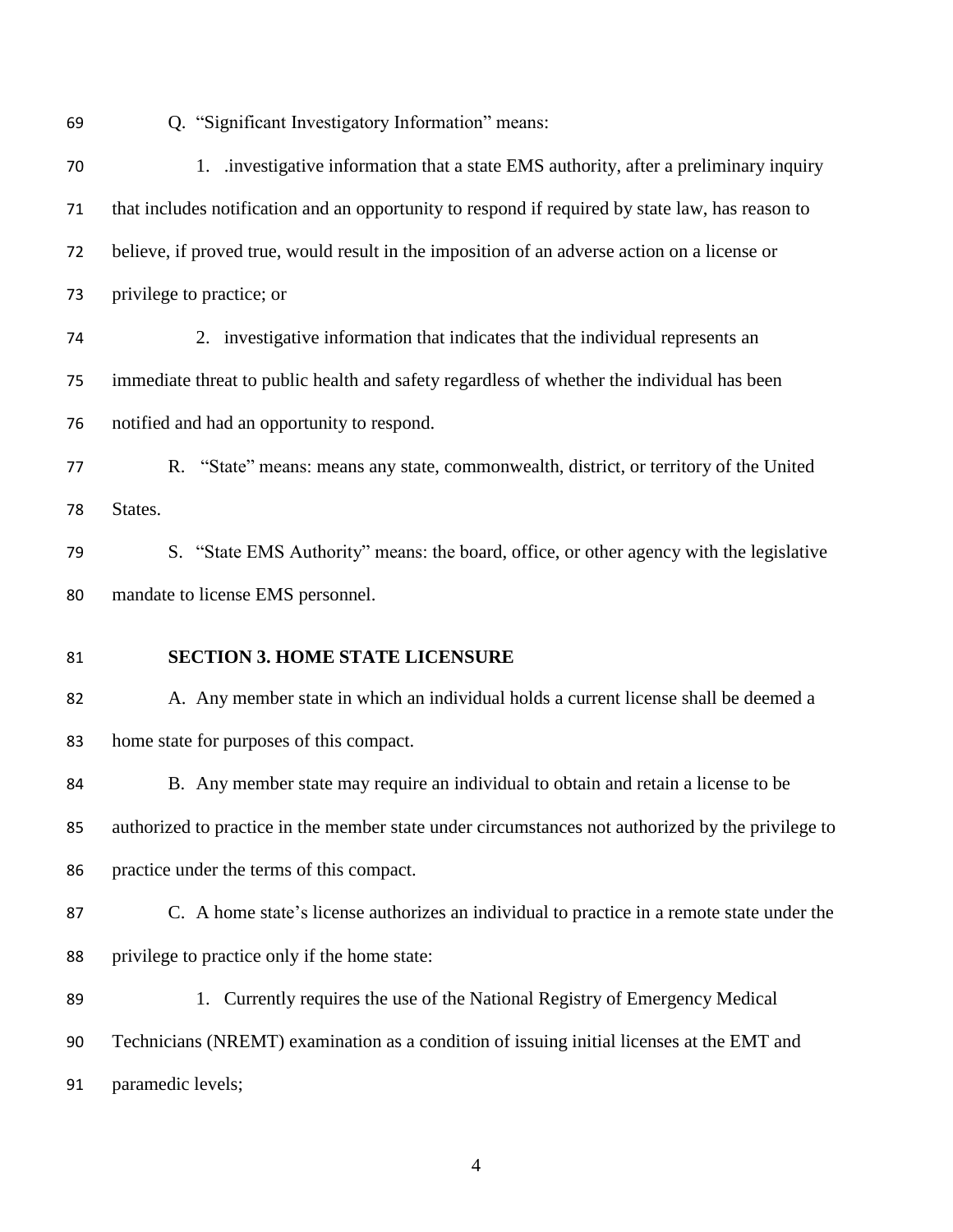2. Has a mechanism in place for receiving and investigating complaints about individuals;

- 3. Notifies the Commission, in compliance with the terms herein, of any adverse action or significant investigatory information regarding an individual;
- 4. No later than five years after activation of the Compact, requires a criminal background check of all applicants for initial licensure, including the use of the results of fingerprint or other biometric data checks compliant with the requirements of the Federal Bureau of Investigation with the exception of federal employees who have suitability determination in accordance with US CFR §731.202 and submit documentation of such as promulgated in the rules of the Commission; and
- 
- 

5. Complies with the rules of the Commission.

### **SECTION 4. COMPACT PRIVILEGE TO PRACTICE**

- A. Member states shall recognize the privilege to practice of an individual licensed in another member state that is in conformance with Section 3.
- B. To exercise the privilege to practice under the terms and provisions of this compact, an individual must:
- 108 1. Be at least 18 years of age;
- 2. Possess a current unrestricted license in a member state as an EMT, AEMT,
- paramedic, or state recognized and licensed level with a scope of practice and authority between
- EMT and paramedic; and
- 3. Practice under the supervision of a medical director.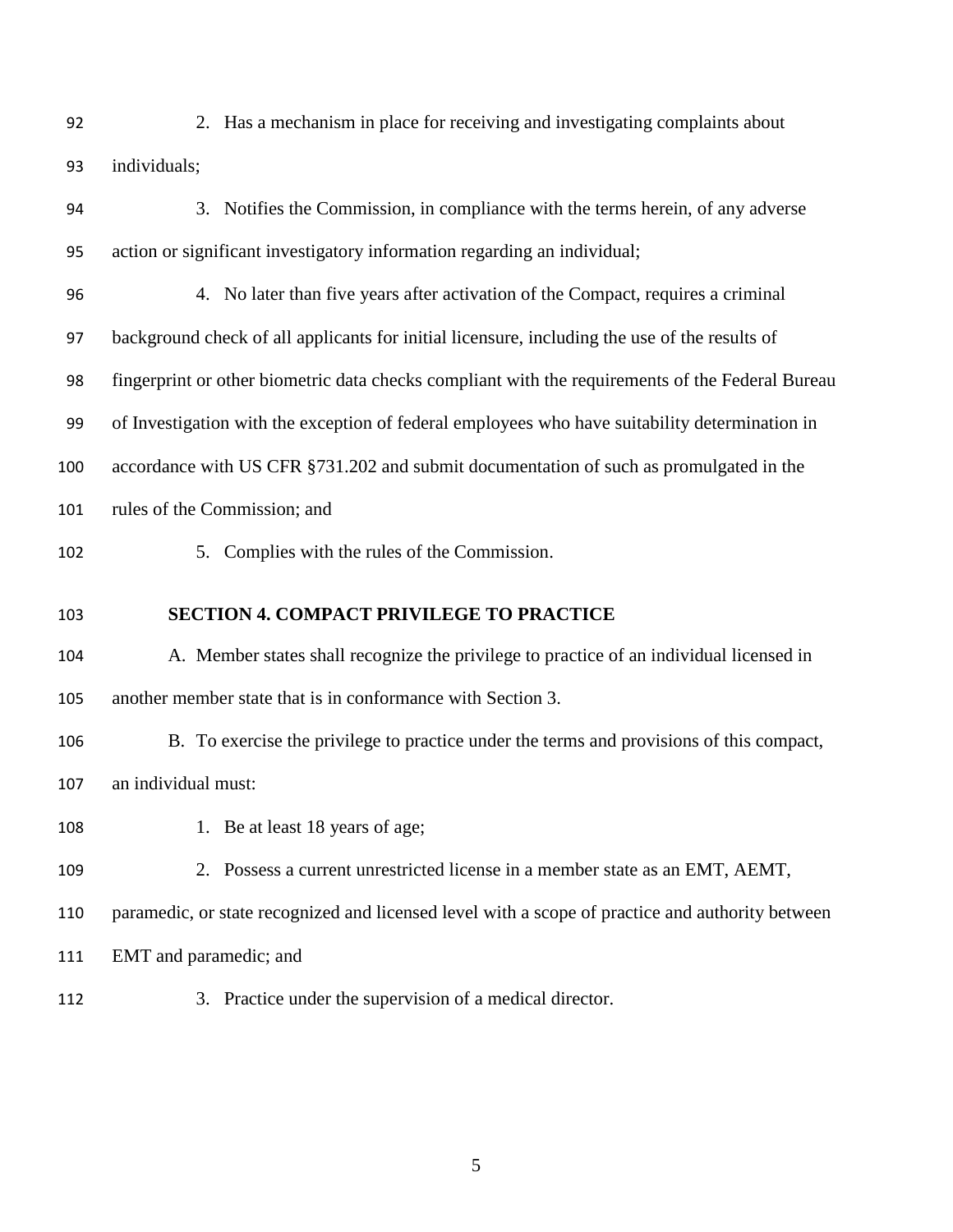C. An individual providing patient care in a remote state under the privilege to practice shall function within the scope of practice authorized by the home state unless and until modified by an appropriate authority in the remote state as may be defined in the rules of the commission.

 D. Except as provided in Section 4 subsection C, an individual practicing in a remote state will be subject to the remote state's authority and laws. A remote state may, in accordance with due process and that state's laws, restrict, suspend, or revoke an individual's privilege to practice in the remote state and may take any other necessary actions to protect the health and safety of its citizens. If a remote state takes action it shall promptly notify the home state and the Commission.

 E. If an individual's license in any home state is restricted or suspended, the individual shall not be eligible to practice in a remote state under the privilege to practice until the individual's home state license is restored.

 F. If an individual's privilege to practice in any remote state is restricted, suspended, or revoked the individual shall not be eligible to practice in any remote state until the individual's privilege to practice is restored.

### **SECTION 5. CONDITIONS OF PRACTICE IN A REMOTE STATE**

An individual may practice in a remote state under a privilege to practice only in the

performance of the individual's EMS duties as assigned by an appropriate authority, as defined

in the rules of the Commission, and under the following circumstances:

132 1. The individual originates a patient transport in a home state and transports the patient to a remote state;

 2. The individual originates in the home state and enters a remote state to pick up a patient and provide care and transport of the patient to the home state;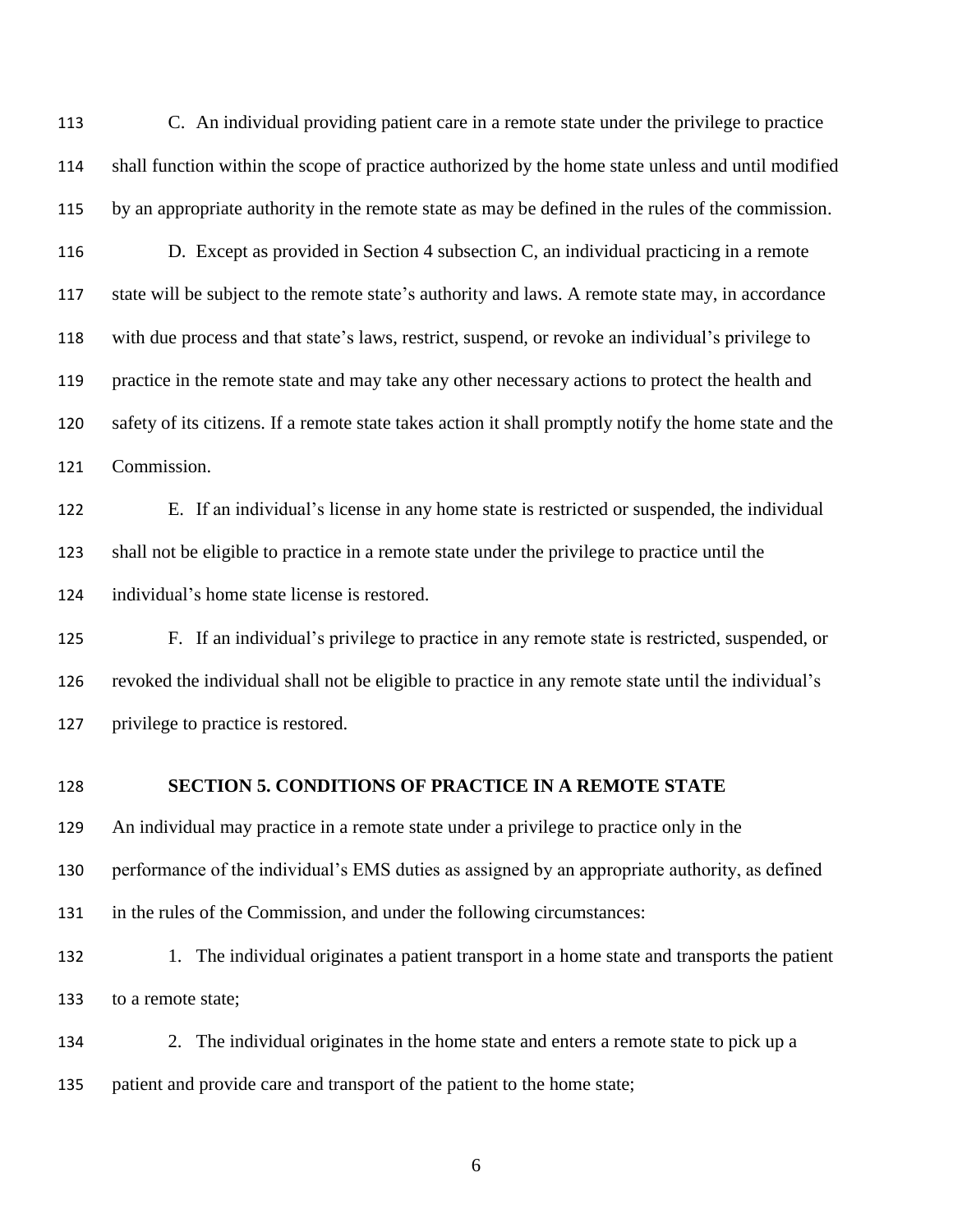3. The individual enters a remote state to provide patient care and/or transport within 137 that remote state;

 4. The individual enters a remote state to pick up a patient and provide care and transport to a third member state;

5. Other conditions as determined by rules promulgated by the commission.

# **SECTION 6. RELATIONSHIP TO EMERGENCY MANAGEMENT ASSISTANCE COMPACT**

Upon a member state's governor's declaration of a state of emergency or disaster that activates

the Emergency Management Assistance Compact (EMAC), all relevant terms and provisions of

EMAC shall apply and to the extent any terms or provisions of this Compact conflicts with

EMAC, the terms of EMAC shall prevail with respect to any individual practicing in the remote

state in response to such declaration.

# **SECTION 7. VETERANS, SERVICE MEMBERS SEPARATING FROM ACTIVE DUTY MILITARY, AND THEIR SPOUSES**

 A. Member states shall consider a veteran, active military service member, and member of the National Guard and Reserves separating from an active duty tour, and a spouse thereof, who holds a current valid and unrestricted NREMT certification at or above the level of the state license being sought as satisfying the minimum training and examination requirements for such licensure.

 B. Member states shall expedite the processing of licensure applications submitted by veterans, active military service members, and members of the National Guard and Reserves separating from an active duty tour, and their spouses.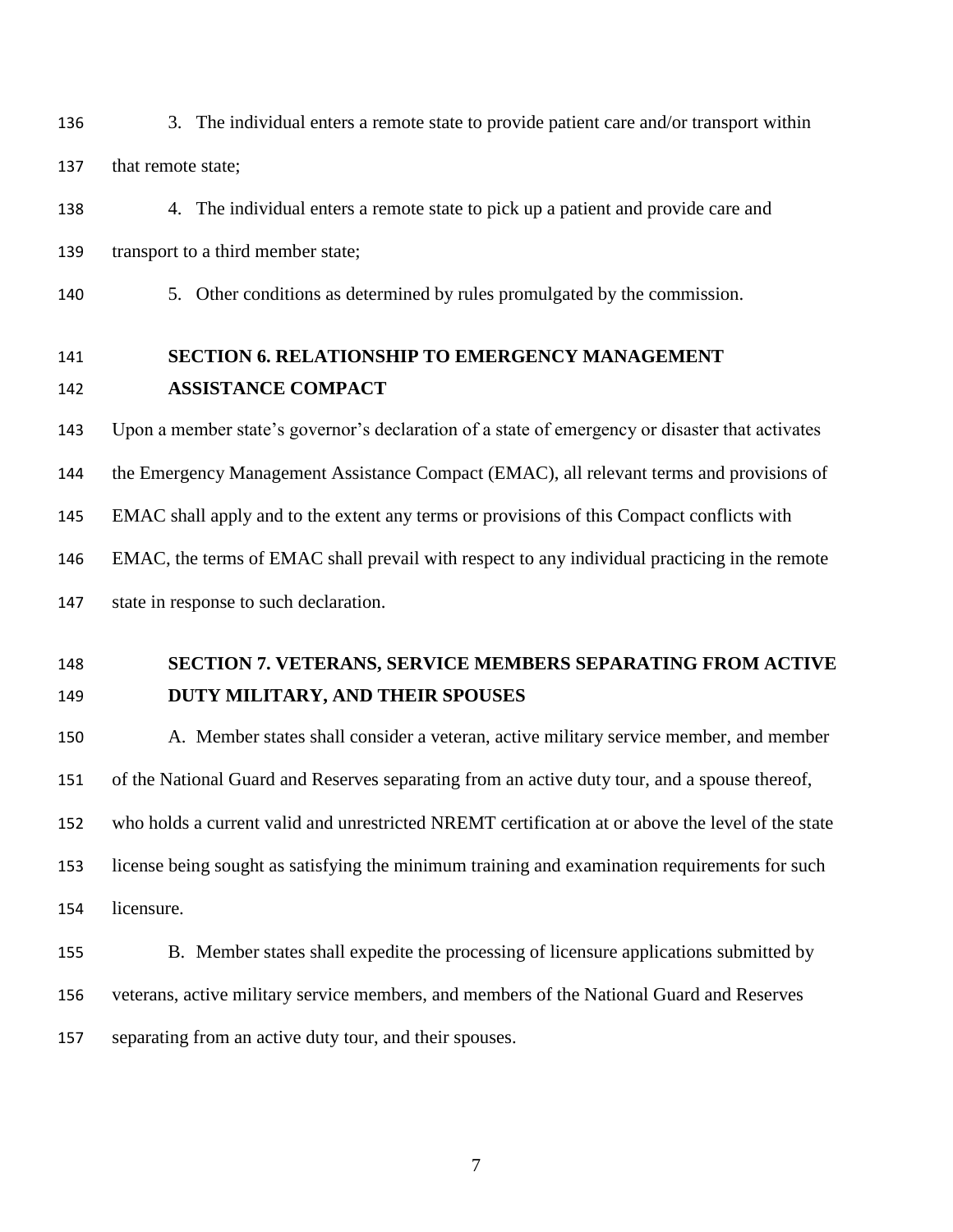C. All individuals functioning with a privilege to practice under this Section remain subject to the Adverse Actions provisions of Section VIII.

### **SECTION 8. ADVERSE ACTIONS**

 A. A home state shall have exclusive power to impose adverse action against an individual's license issued by the home state.

 B. If an individual's license in any home state is restricted or suspended, the individual shall not be eligible to practice in a remote state under the privilege to practice until the individual's home state license is restored.

166 1. All home state adverse action orders shall include a statement that the individual's compact privileges are inactive. The order may allow the individual to practice in remote states

with prior written authorization from both the home state and remote state's EMS authority.

 2. An individual currently subject to adverse action in the home state shall not practice in any remote state without prior written authorization from both the home state and remote state's EMS authority.

 C. A member state shall report adverse actions and any occurrences that the individual's compact privileges are restricted, suspended, or revoked to the Commission in accordance with the rules of the Commission.

 D. A remote state may take adverse action on an individual's privilege to practice within that state.

 E. Any member state may take adverse action against an individual's privilege to practice in that state based on the factual findings of another member state, so long as each state follows its own procedures for imposing such adverse action.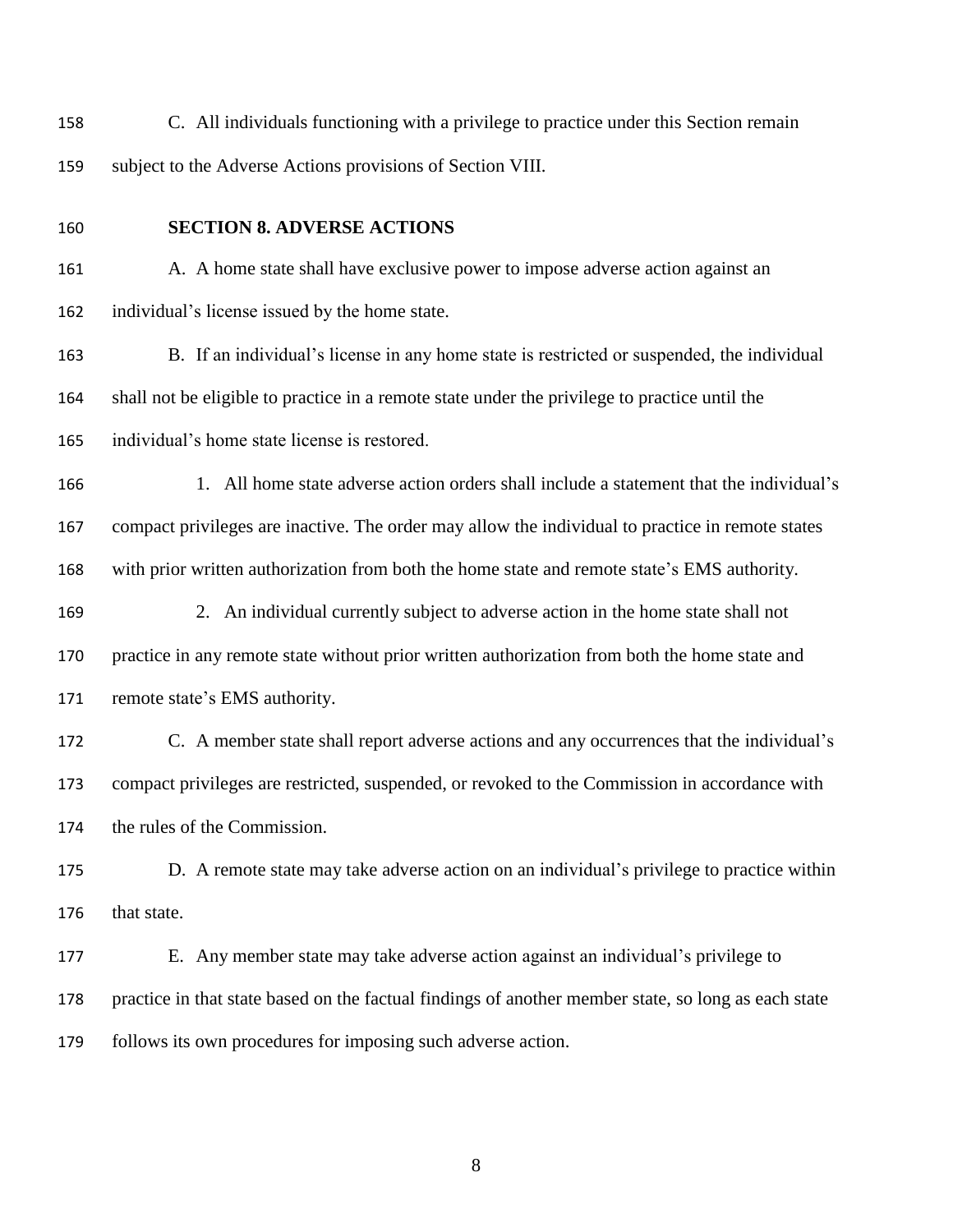F. A home state's EMS authority shall investigate and take appropriate action with respect to reported conduct in a remote state as it would if such conduct had occurred within the home state. In such cases, the home state's law shall control in determining the appropriate adverse action.

 G. Nothing in this Compact shall override a member state's decision that participation in an alternative program may be used in lieu of adverse action and that such participation shall remain non-public if required by the member state's laws. Member states must require individuals who enter any alternative programs to agree not to practice in any other member state during the term of the alternative program without prior authorization from such other member state.

# **SECTION 9. ADDITIONAL POWERS INVESTED IN A MEMBER STATE'S EMS AUTHORITY**

 A member state's EMS authority, in addition to any other powers granted under state law, is authorized under this compact to:

 1. Issue subpoenas for both hearings and investigations that require the attendance and testimony of witnesses and the production of evidence. Subpoenas issued by a member state's EMS authority for the attendance and testimony of witnesses, and/or the production of evidence from another member state, shall be enforced in the remote state by any court of competent jurisdiction, according to that court's practice and procedure in considering subpoenas issued in its own proceedings. The issuing state EMS authority shall pay any witness fees, travel expenses, mileage, and other fees required by the service statutes of the state where the witnesses and/or evidence are located; and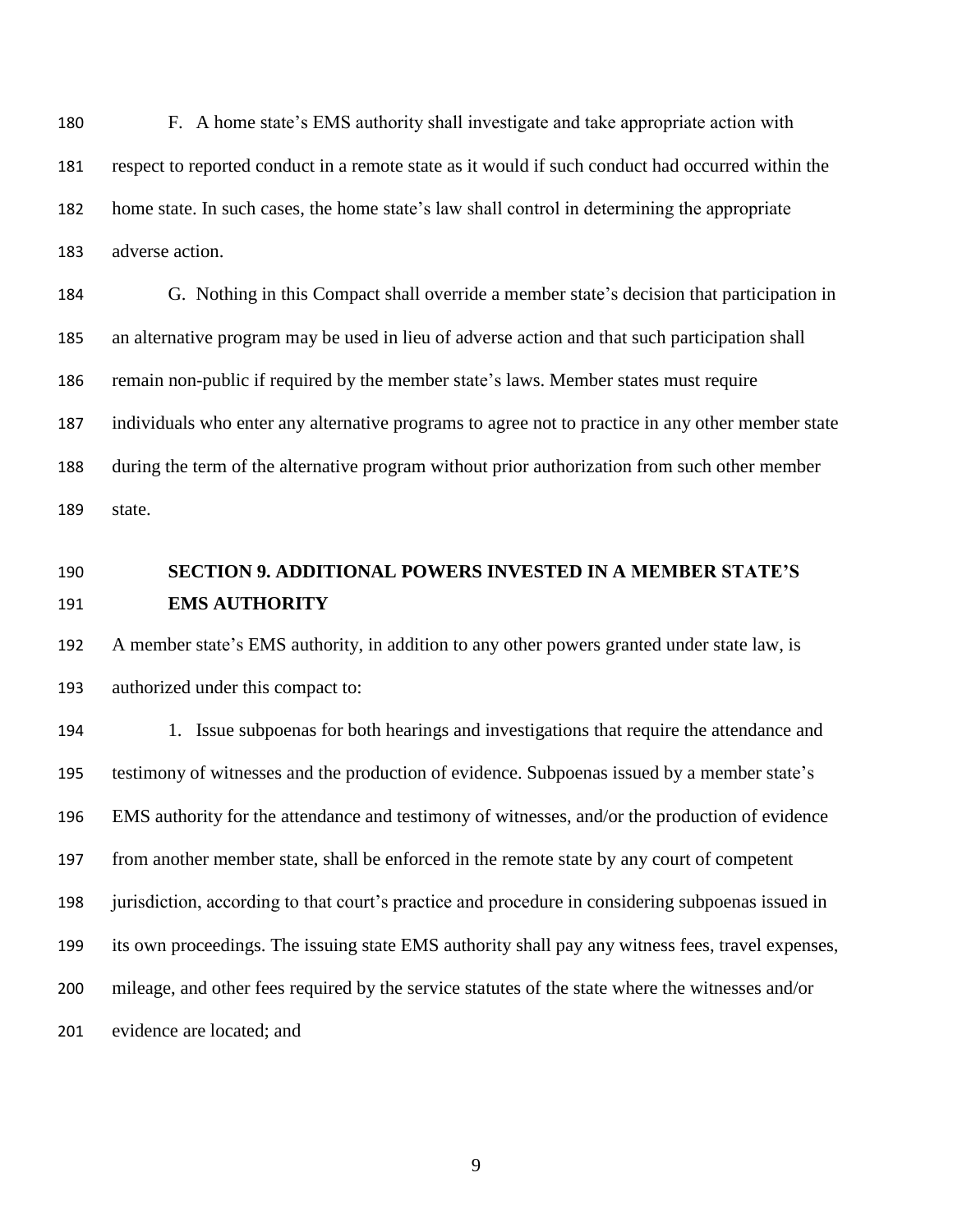2. Issue cease and desist orders to restrict, suspend, or revoke an individual's privilege to practice in the state.

# **SECTION 10. ESTABLISHMENT OF THE INTERSTATE COMMISSION FOR EMS PERSONNEL PRACTICE**

 A. The Compact states hereby create and establish a joint public agency known as the Interstate Commission for EMS Personnel Practice.

 1. The Commission is a body politic and an instrumentality of the Compact states. 2. Venue is proper and judicial proceedings by or against the Commission shall be

 brought solely and exclusively in a court of competent jurisdiction where the principal office of the Commission is located. The Commission may waive venue and jurisdictional defenses to the extent it adopts or consents to participate in alternative dispute resolution proceedings.

- 3. Nothing in this Compact shall be construed to be a waiver of sovereign immunity.
- 

B. Membership, Voting, and Meetings

215 1. Each member state shall have and be limited to one (1) delegate. The responsible official of the state EMS authority or his designee shall be the delegate to this Compact for each member state. Any delegate may be removed or suspended from office as provided by the law of the state from which the delegate is appointed. Any vacancy occurring in the Commission shall be filled in accordance with the laws of the member state in which the vacancy exists. In the event that more than one board, office, or other agency with the legislative mandate to license EMS personnel at and above the level of EMT exists, the Governor of the state will determine which entity will be responsible for assigning the delegate.

223 223 2. Each delegate shall be entitled to one (1) vote with regard to the promulgation of rules and creation of bylaws and shall otherwise have an opportunity to participate in the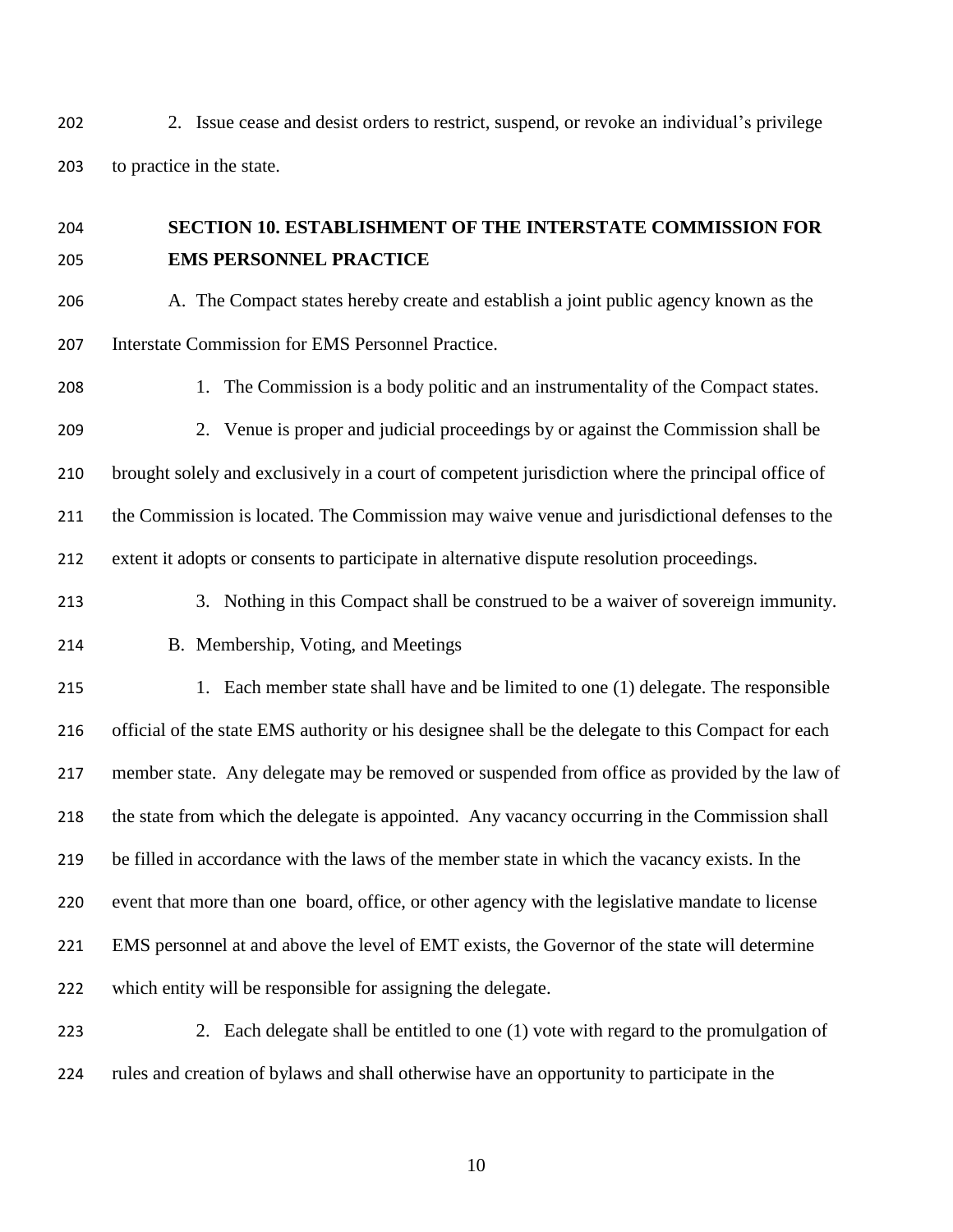| 225 | business and affairs of the Commission. A delegate shall vote in person or by such other means |
|-----|------------------------------------------------------------------------------------------------|
| 226 | as provided in the bylaws. The bylaws may provide for delegates' participation in meetings by  |
| 227 | telephone or other means of communication.                                                     |
| 228 | 3. The Commission shall meet at least once during each calendar year. Additional               |
| 229 | meetings shall be held as set forth in the bylaws.                                             |
| 230 | 4. All meetings shall be open to the public, and public notice of meetings shall be            |
| 231 | given in the same manner as required under the rulemaking provisions in Section XII.           |
| 232 | 5. The Commission may convene in a closed, non-public meeting if the Commission                |
| 233 | must discuss:                                                                                  |
| 234 | Non-compliance of a member state with its obligations under the Compact;<br>a.                 |
| 235 | The employment, compensation, discipline or other personnel matters,<br>$\mathbf b$ .          |
| 236 | practices or procedures related to specific employees or other matters related to the          |
| 237 | Commission's internal personnel practices and procedures;                                      |
| 238 | Current, threatened, or reasonably anticipated litigation;<br>c.                               |
| 239 | Negotiation of contracts for the purchase or sale of goods, services, or real<br>d.            |
| 240 | estate;                                                                                        |
| 241 | e. Accusing any person of a crime or formally censuring any person;                            |
| 242 | Disclosure of trade secrets or commercial or financial information that is<br>f.               |
| 243 | privileged or confidential;                                                                    |
| 244 | Disclosure of information of a personal nature where disclosure would<br>g.                    |
| 245 | constitute a clearly unwarranted invasion of personal privacy;                                 |
| 246 | Disclosure of investigatory records compiled for law enforcement purposes;<br>h.               |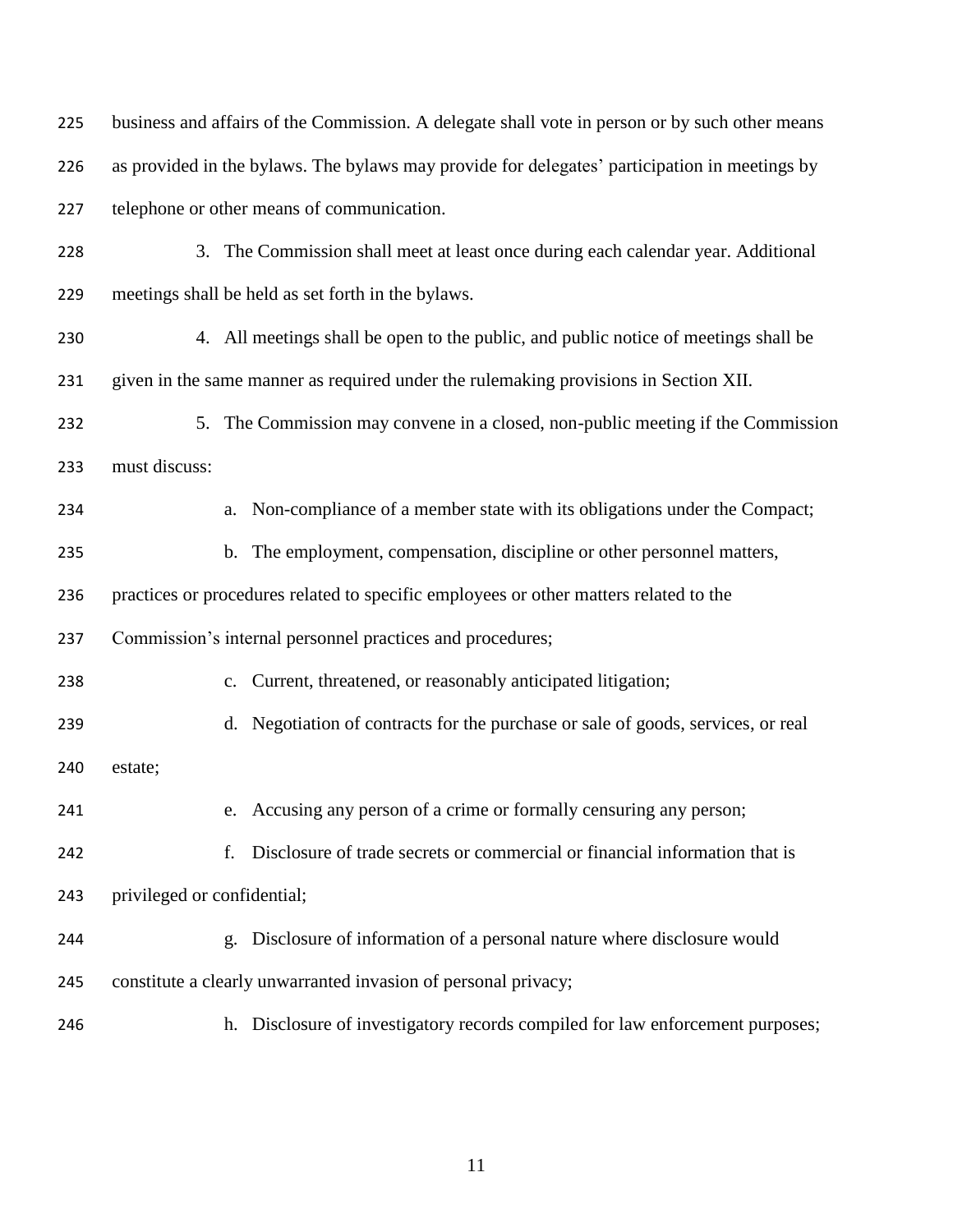i. Disclosure of information related to any investigatory reports prepared by or on behalf of or for use of the Commission or other committee charged with responsibility of investigation or determination of compliance issues pursuant to the compact; or

250 i. Matters specifically exempted from disclosure by federal or member state statute.

 6. If a meeting, or portion of a meeting, is closed pursuant to this provision, the Commission's legal counsel or designee shall certify that the meeting may be closed and shall reference each relevant exempting provision. The Commission shall keep minutes that fully and clearly describe all matters discussed in a meeting and shall provide a full and accurate summary of actions taken, and the reasons therefore, including a description of the views expressed. All documents considered in connection with an action shall be identified in such minutes. All minutes and documents of a closed meeting shall remain under seal, subject to release by a majority vote of the Commission or order of a court of competent jurisdiction. C. The Commission shall, by a majority vote of the delegates, prescribe bylaws and/or rules to govern its conduct as may be necessary or appropriate to carry out the purposes and exercise the powers of the compact, including but not limited to: 1. Establishing the fiscal year of the Commission; 2. Providing reasonable standards and procedures: a. for the establishment and meetings of other committees; and b. governing any general or specific delegation of any authority or function of

the Commission;

 3. Providing reasonable procedures for calling and conducting meetings of the Commission, ensuring reasonable advance notice of all meetings, and providing an opportunity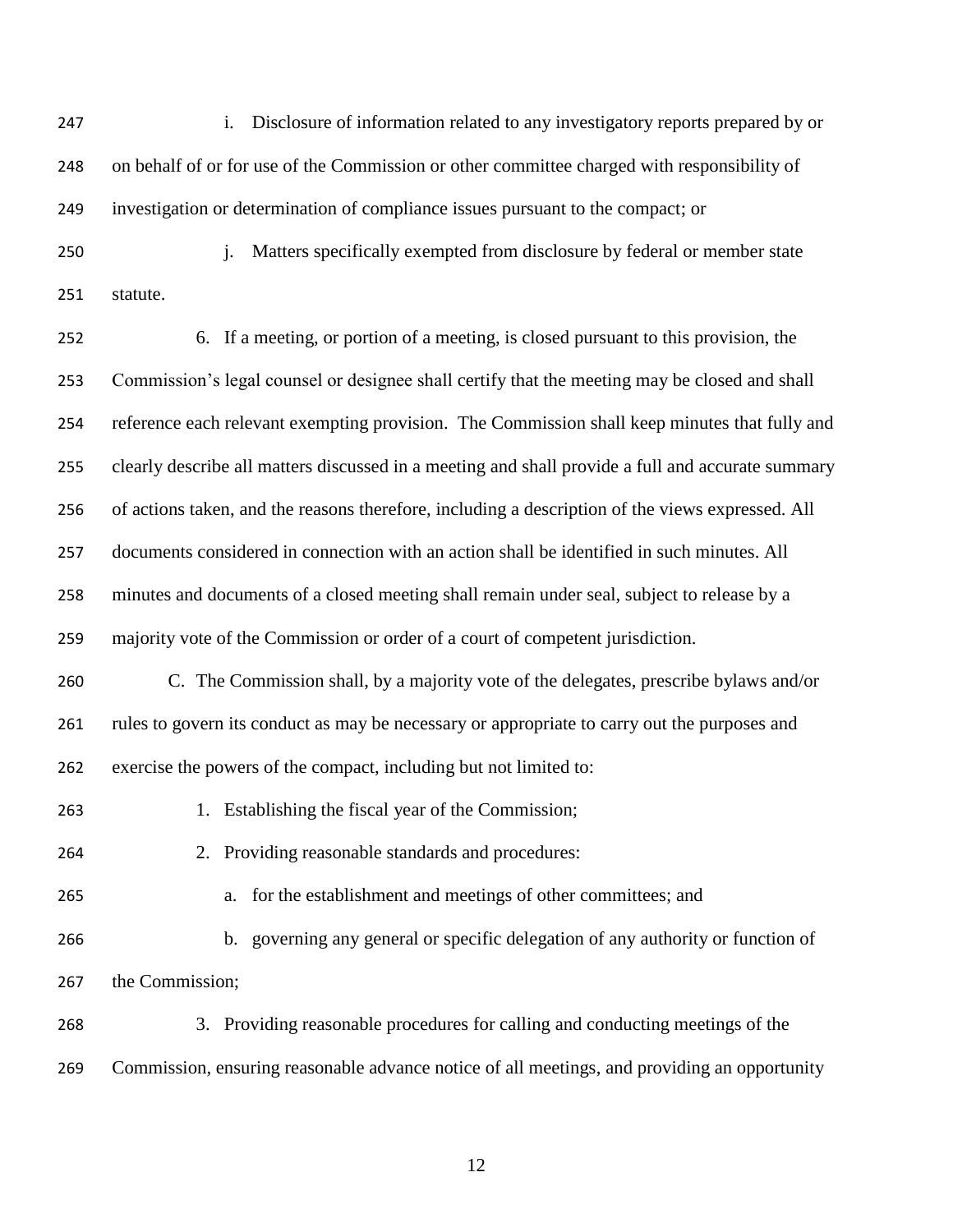for attendance of such meetings by interested parties, with enumerated exceptions designed to protect the public's interest, the privacy of individuals, and proprietary information, including trade secrets. The Commission may meet in closed session only after a majority of the membership votes to close a meeting in whole or in part. As soon as practicable, the Commission must make public a copy of the vote to close the meeting revealing the vote of each member with no proxy votes allowed;

 4. Establishing the titles, duties and authority, and reasonable procedures for the election of the officers of the Commission;

 5. Providing reasonable standards and procedures for the establishment of the personnel policies and programs of the Commission. Notwithstanding any civil service or other similar laws of any member state, the bylaws shall exclusively govern the personnel policies and programs of the Commission;

- 6. Promulgating a code of ethics to address permissible and prohibited activities of Commission members and employees;
- 7. Providing a mechanism for winding up the operations of the Commission and the equitable disposition of any surplus funds that may exist after the termination of the Compact after the payment and/or reserving of all of its debts and obligations;
- 8. The Commission shall publish its bylaws and file a copy thereof, and a copy of any amendment thereto, with the appropriate agency or officer in each of the member states, if any.
- 9. The Commission shall maintain its financial records in accordance with the bylaws.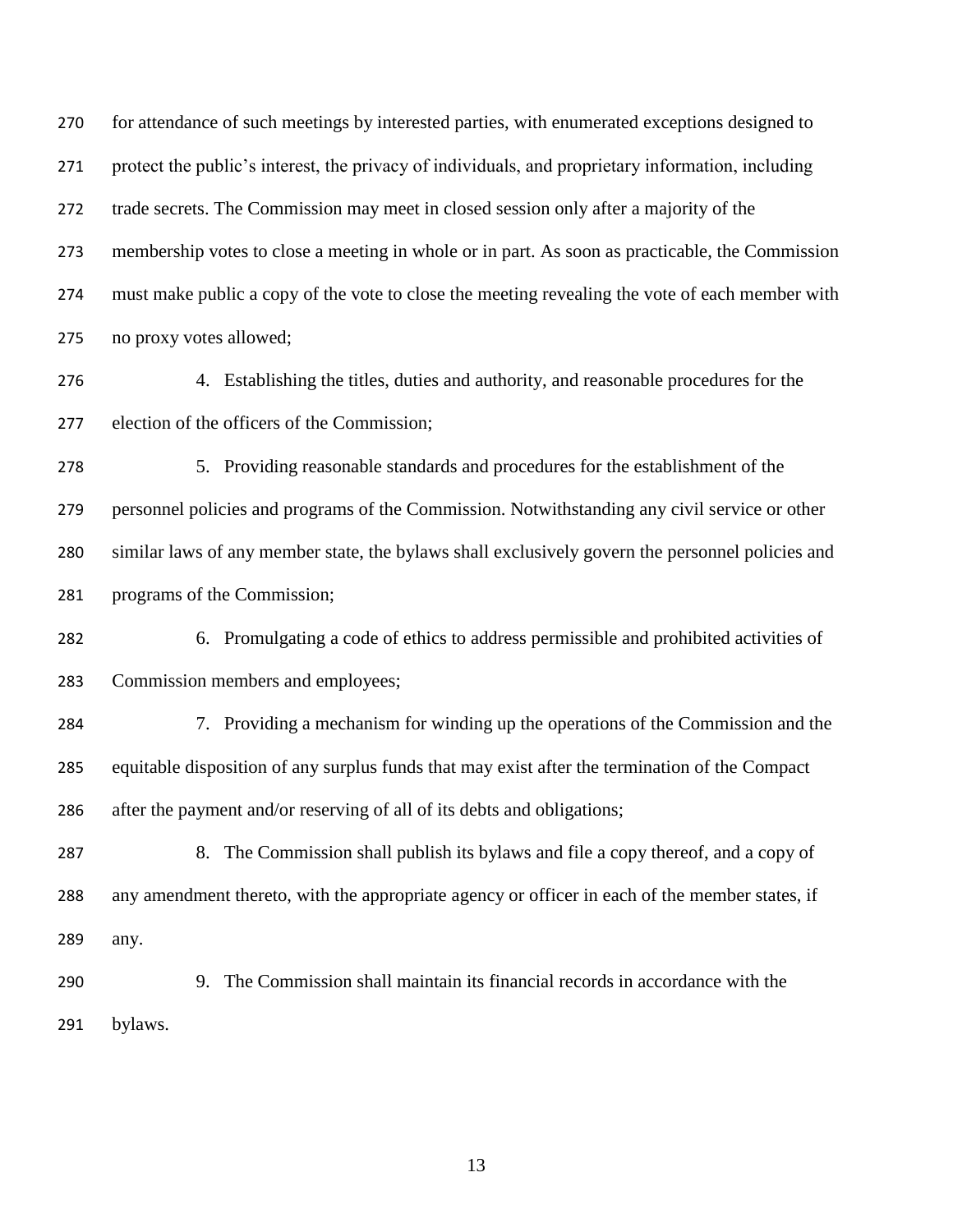- 10. The Commission shall meet and take such actions as are consistent with the provisions of this Compact and the bylaws.
- D. The Commission shall have the following powers:
- 1. The authority to promulgate uniform rules to facilitate and coordinate implementation and administration of this Compact. The rules shall have the force and effect of law and shall be binding in all member states;
- 2. To bring and prosecute legal proceedings or actions in the name of the Commission, provided that the standing of any state EMS authority or other regulatory body responsible for EMS personnel licensure to sue or be sued under applicable law shall not be
- affected;
- 

3. To purchase and maintain insurance and bonds;

- 4. To borrow, accept, or contract for services of personnel, including, but not limited to, employees of a member state;
- 5. To hire employees, elect or appoint officers, fix compensation, define duties, grant such individuals appropriate authority to carry out the purposes of the compact, and to establish the Commission's personnel policies and programs relating to conflicts of interest, qualifications of personnel, and other related personnel matters;
- 6. To accept any and all appropriate donations and grants of money, equipment, supplies, materials and services, and to receive, utilize and dispose of the same; provided that at all times the Commission shall strive to avoid any appearance of impropriety and/or conflict of interest;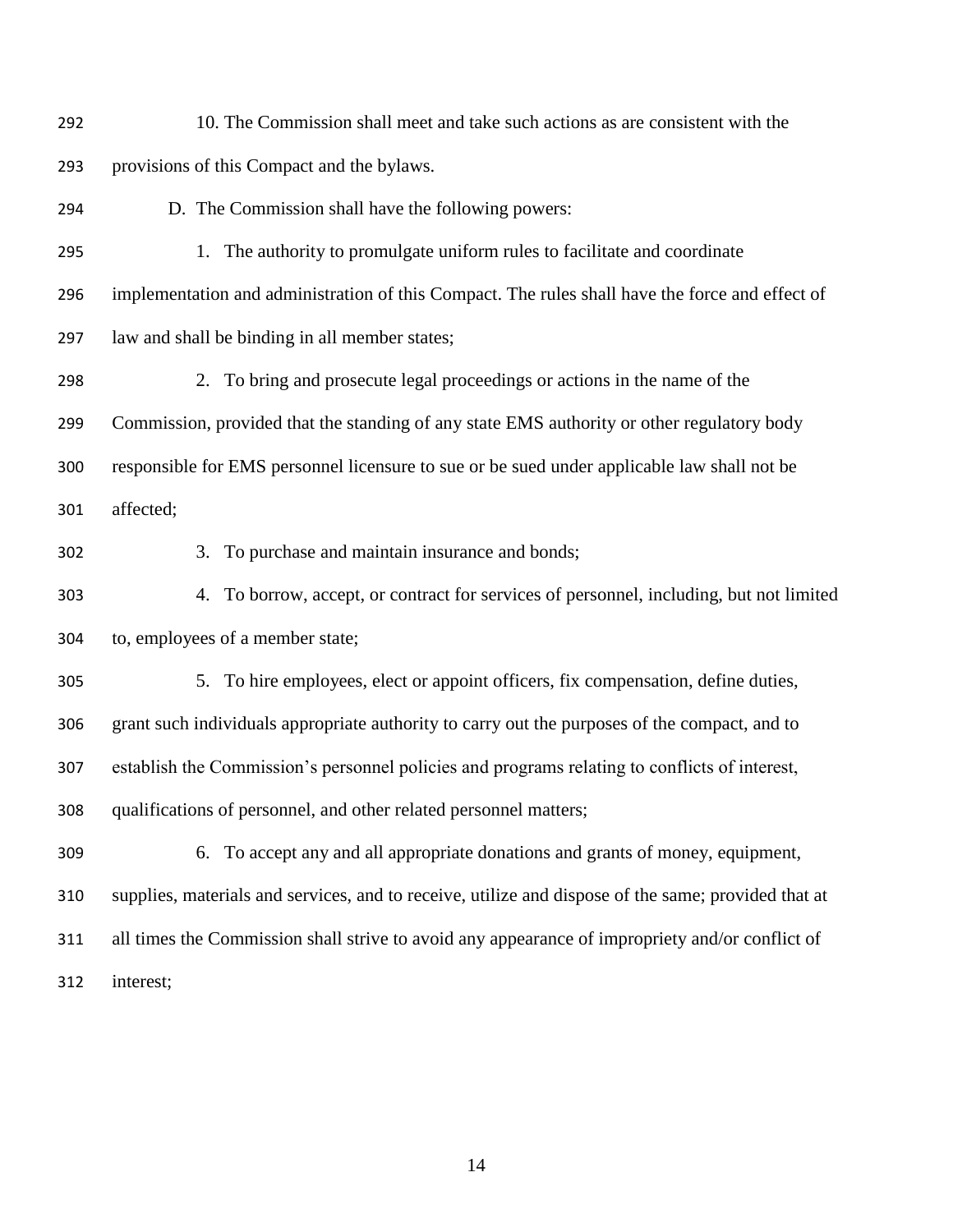| 313 | 7. To lease, purchase, accept appropriate gifts or donations of, or otherwise to own,                |
|-----|------------------------------------------------------------------------------------------------------|
| 314 | hold, improve or use, any property, real, personal or mixed; provided that at all times the          |
| 315 | Commission shall strive to avoid any appearance of impropriety;                                      |
| 316 | 8. To sell convey, mortgage, pledge, lease, exchange, abandon, or otherwise dispose                  |
| 317 | of any property real, personal, or mixed;                                                            |
| 318 | 9. To establish a budget and make expenditures;                                                      |
| 319 | 10. To borrow money;                                                                                 |
| 320 | 11. To appoint committees, including advisory committees comprised of members,                       |
| 321 | state regulators, state legislators or their representatives, and consumer representatives, and such |
| 322 | other interested persons as may be designated in this compact and the bylaws;                        |
| 323 | 12. To provide and receive information from, and to cooperate with, law enforcement                  |
| 324 | agencies;                                                                                            |
| 325 | 13. To adopt and use an official seal; and                                                           |
| 326 | 14. To perform such other functions as may be necessary or appropriate to achieve                    |
| 327 | the purposes of this Compact consistent with the state regulation of EMS personnel licensure and     |
| 328 | practice.                                                                                            |
| 329 | E. Financing of the Commission                                                                       |
| 330 | 1. The Commission shall pay, or provide for the payment of, the reasonable                           |
| 331 | expenses of its establishment, organization, and ongoing activities.                                 |
| 332 | 2. The Commission may accept any and all appropriate revenue sources, donations,                     |
| 333 | and grants of money, equipment, supplies, materials, and services.                                   |
| 334 | 3. The Commission may levy on and collect an annual assessment from each                             |
| 335 | member state or impose fees on other parties to cover the cost of the operations and activities of   |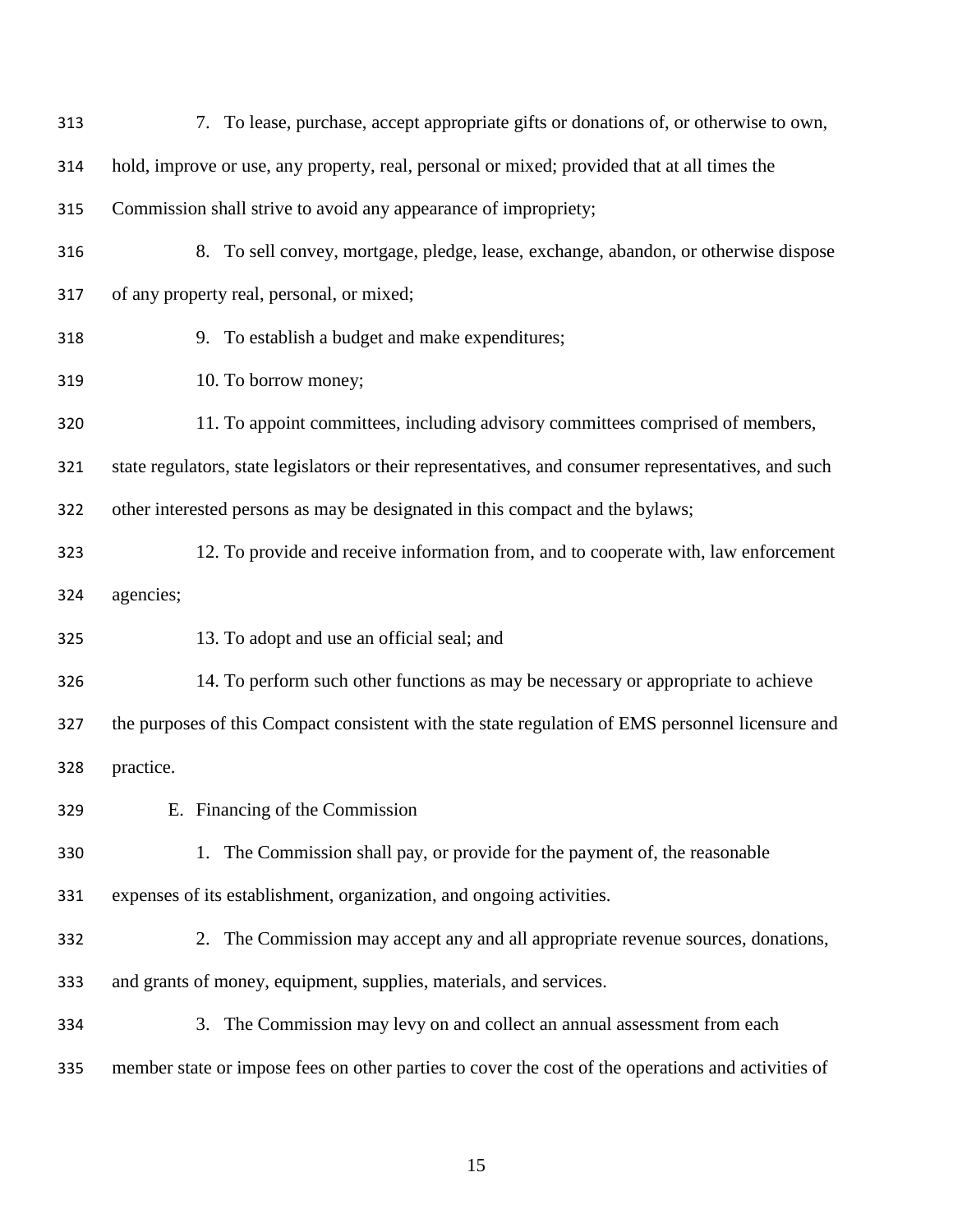the Commission and its staff, which must be in a total amount sufficient to cover its annual budget as approved each year for which revenue is not provided by other sources. The aggregate annual assessment amount shall be allocated based upon a formula to be determined by the Commission, which shall promulgate a rule binding upon all member states.

 4. The Commission shall not incur obligations of any kind prior to securing the funds adequate to meet the same; nor shall the Commission pledge the credit of any of the member states, except by and with the authority of the member state.

 5. The Commission shall keep accurate accounts of all receipts and disbursements. The receipts and disbursements of the Commission shall be subject to the audit and accounting procedures established under its bylaws. However, all receipts and disbursements of funds handled by the Commission shall be audited yearly by a certified or licensed public accountant, and the report of the audit shall be included in and become part of the annual report of the Commission.

F. Qualified Immunity, Defense, and Indemnification

 1. The members, officers, executive director, employees and representatives of the Commission shall be immune from suit and liability, either personally or in their official capacity, for any claim for damage to or loss of property or personal injury or other civil liability caused by or arising out of any actual or alleged act, error or omission that occurred, or that the person against whom the claim is made had a reasonable basis for believing occurred within the scope of Commission employment, duties or responsibilities; provided that nothing in this paragraph shall be construed to protect any such person from suit and/or liability for any damage, loss, injury, or liability caused by the intentional or willful or wanton misconduct of that person.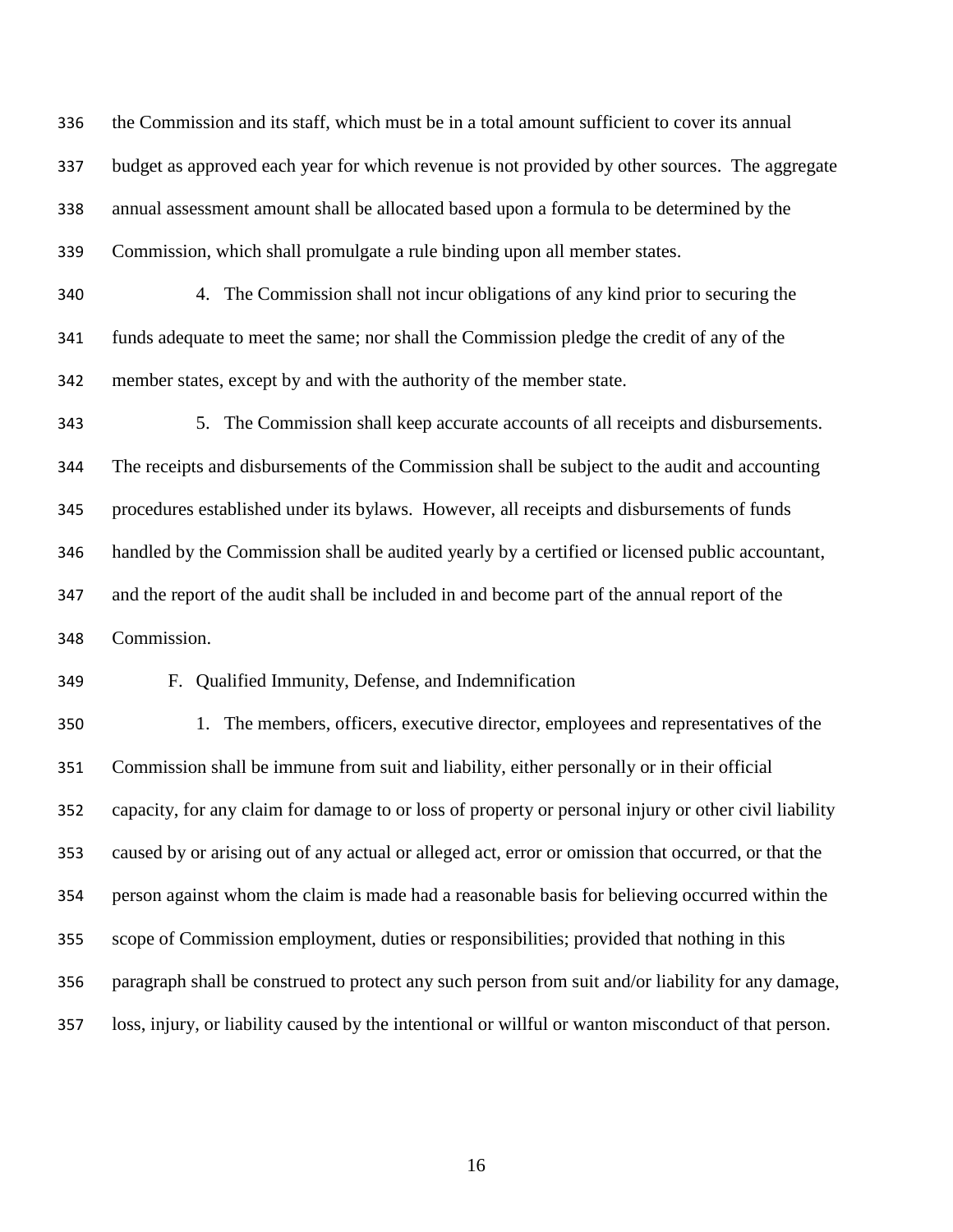2. The Commission shall defend any member, officer, executive director, employee or representative of the Commission in any civil action seeking to impose liability arising out of any actual or alleged act, error, or omission that occurred within the scope of Commission employment, duties, or responsibilities, or that the person against whom the claim is made had a reasonable basis for believing occurred within the scope of Commission employment, duties, or responsibilities; provided that nothing herein shall be construed to prohibit that person from retaining his or her own counsel; and provided further, that the actual or alleged act, error, or omission did not result from that person's intentional or willful or wanton misconduct.

 3. The Commission shall indemnify and hold harmless any member, officer, executive director, employee, or representative of the Commission for the amount of any settlement or judgment obtained against that person arising out of any actual or alleged act, error or omission that occurred within the scope of Commission employment, duties, or responsibilities, or that such person had a reasonable basis for believing occurred within the scope of Commission employment, duties, or responsibilities, provided that the actual or alleged act, error, or omission did not result from the intentional or willful or wanton misconduct of that person.

### **SECTION 11. COORDINATED DATABASE**

 A. The Commission shall provide for the development and maintenance of a coordinated database and reporting system containing licensure, adverse action, and significant investigatory information on all licensed individuals in member states.

 B. Notwithstanding any other provision of state law to the contrary, a member state shall submit a uniform data set to the coordinated database on all individuals to whom this compact is applicable as required by the rules of the Commission, including: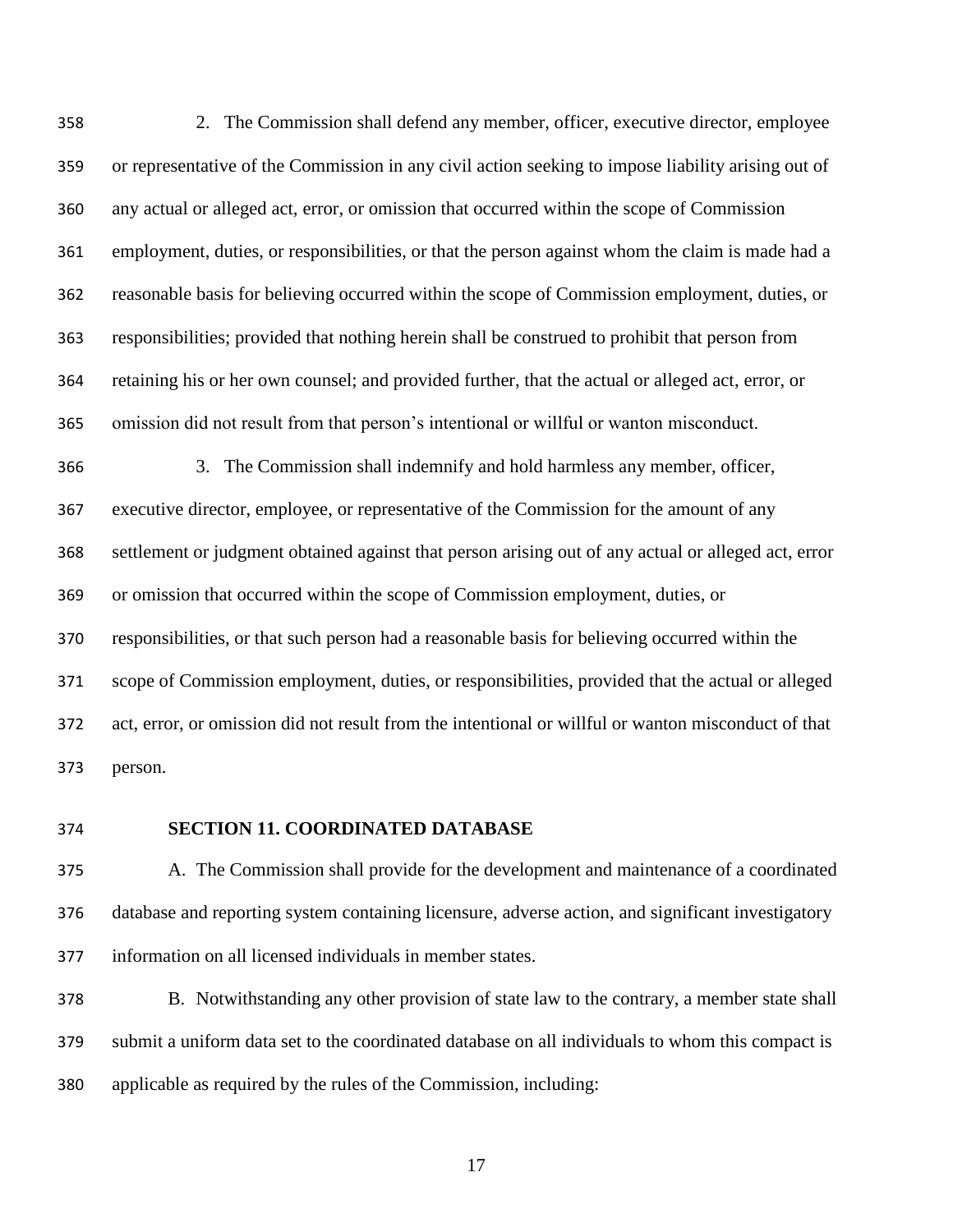| 381 | 1. Identifying information;                                                                        |
|-----|----------------------------------------------------------------------------------------------------|
| 382 | 2. Licensure data;                                                                                 |
| 383 | Significant investigatory information;<br>3.                                                       |
| 384 | 4. Adverse actions against an individual's license;                                                |
| 385 | 5. An indicator that an individual's privilege to practice is restricted, suspended or             |
| 386 | revoked;                                                                                           |
| 387 | 6. Non-confidential information related to alternative program participation;                      |
| 388 | 7. Any denial of application for licensure, and the reason(s) for such denial; and                 |
| 389 | Other information that may facilitate the administration of this Compact, as<br>8.                 |
| 390 | determined by the rules of the Commission.                                                         |
| 391 | C. The coordinated database administrator shall promptly notify all member states of               |
| 392 | any adverse action taken against, or significant investigative information on, any individual in a |
| 393 | member state.                                                                                      |
| 394 | D. Member states contributing information to the coordinated database may designate                |
| 395 | information that may not be shared with the public without the express permission of the           |
| 396 | contributing state.                                                                                |
| 397 | E. Any information submitted to the coordinated database that is subsequently required             |
| 398 | to be expunged by the laws of the member state contributing the information shall be removed       |
| 399 | from the coordinated database.                                                                     |
| 400 | <b>SECTION 12. RULEMAKING</b>                                                                      |
| 401 | A. The Commission shall exercise its rulemaking powers pursuant to the criteria set forth          |
| 402 | in this Section and the rules adopted thereunder. Rules and amendments shall become binding as     |
|     |                                                                                                    |

of the date specified in each rule or amendment.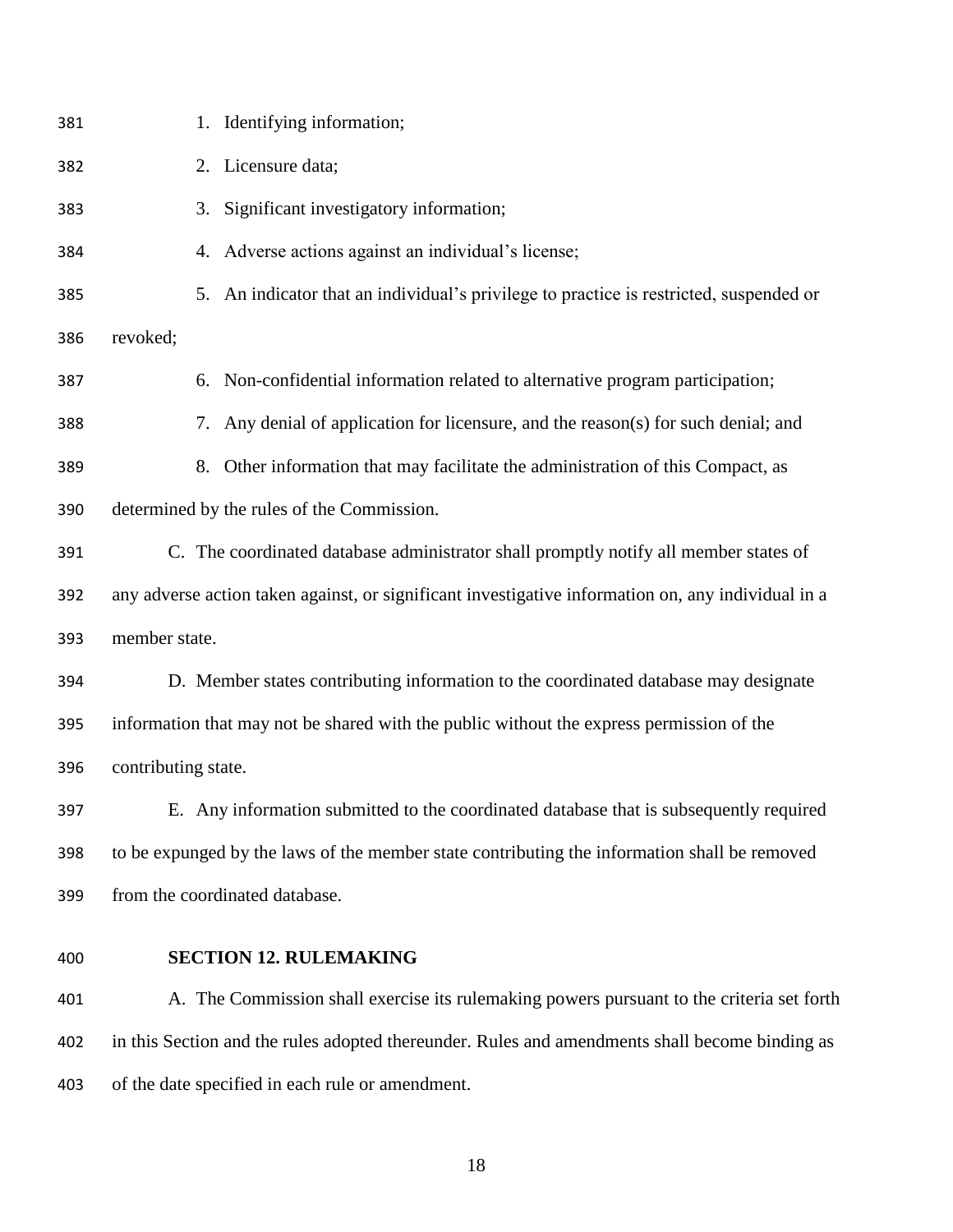| 404 | B. If a majority of the legislatures of the member states rejects a rule, by enactment of a      |
|-----|--------------------------------------------------------------------------------------------------|
| 405 | statute or resolution in the same manner used to adopt the Compact, then such rule shall have no |
| 406 | further force and effect in any member state.                                                    |
| 407 | C. Rules or amendments to the rules shall be adopted at a regular or special meeting of          |
| 408 | the Commission.                                                                                  |
| 409 | D. Prior to promulgation and adoption of a final rule or rules by the Commission, and at         |
| 410 | least sixty (60) days in advance of the meeting at which the rule will be considered and voted   |
| 411 | upon, the Commission shall file a Notice of Proposed Rulemaking:                                 |
| 412 | 1. On the website of the Commission; and                                                         |
| 413 | 2. On the website of each member state EMS authority or the publication in which                 |
| 414 | each state would otherwise publish proposed rules.                                               |
| 415 | E. The Notice of Proposed Rulemaking shall include:                                              |
| 416 | 1. The proposed time, date, and location of the meeting in which the rule will be                |
| 417 | considered and voted upon;                                                                       |
| 418 | 2. The text of the proposed rule or amendment and the reason for the proposed rule;              |
| 419 | 3. A request for comments on the proposed rule from any interested person; and                   |
| 420 | 4. The manner in which interested persons may submit notice to the Commission of                 |
| 421 | their intention to attend the public hearing and any written comments.                           |
| 422 | F. Prior to adoption of a proposed rule, the Commission shall allow persons to submit            |
| 423 | written data, facts, opinions, and arguments, which shall be made available to the public.       |
| 424 | G. The Commission shall grant an opportunity for a public hearing before it adopts a rule        |
| 425 | or amendment if a hearing is requested by:                                                       |
| 426 | 1. At least twenty-five (25) persons;                                                            |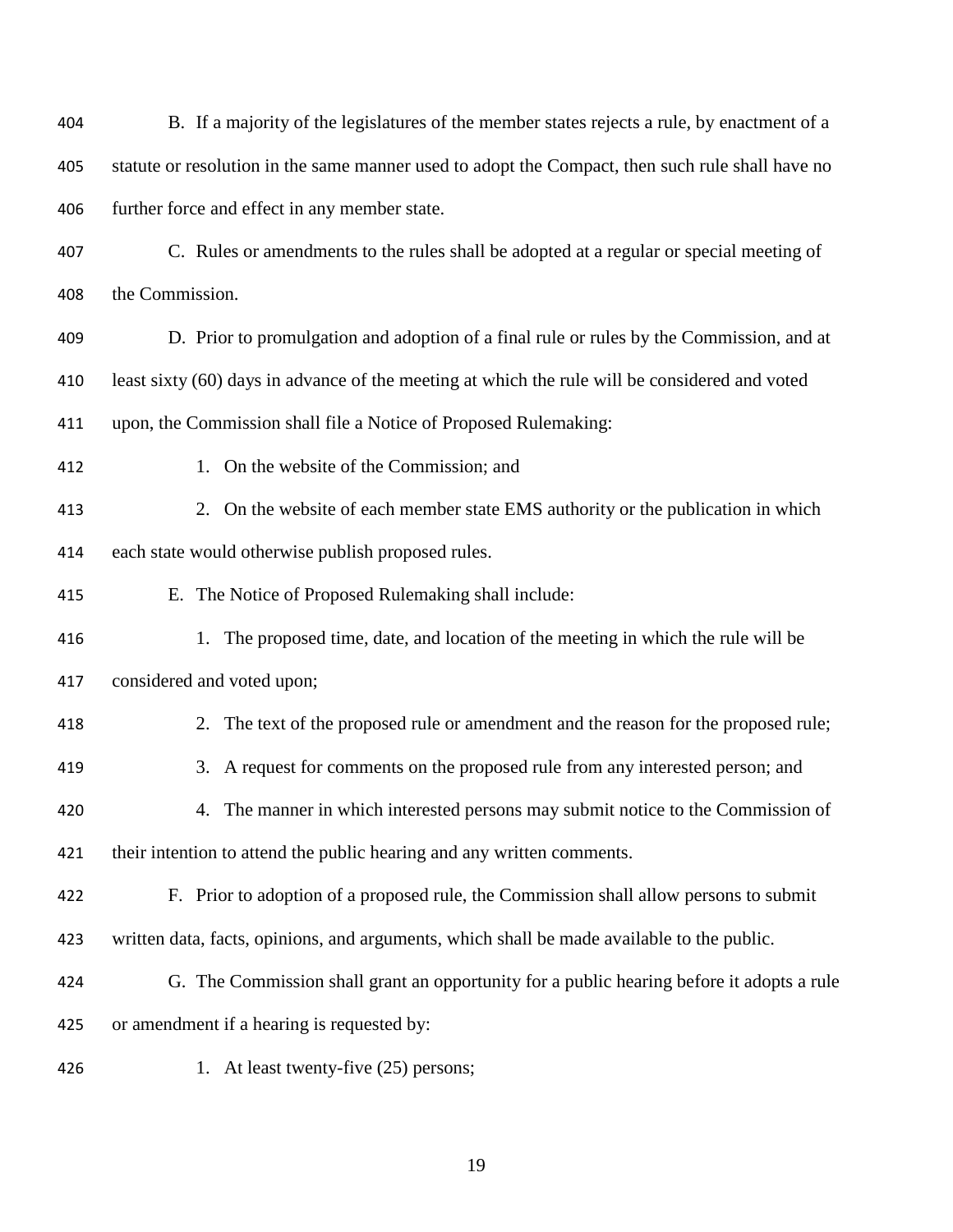2. A governmental subdivision or agency; or 3. An association having at least twenty-five (25) members. H. If a hearing is held on the proposed rule or amendment, the Commission shall publish 430 the place, time, and date of the scheduled public hearing. 1. All persons wishing to be heard at the hearing shall notify the executive director of the Commission or other designated member in writing of their desire to appear and testify at 433 the hearing not less than five (5) business days before the scheduled date of the hearing. 2. Hearings shall be conducted in a manner providing each person who wishes to comment a fair and reasonable opportunity to comment orally or in writing. 3. No transcript of the hearing is required, unless a written request for a transcript is made, in which case the person requesting the transcript shall bear the cost of producing the transcript. A recording may be made in lieu of a transcript under the same terms and conditions as a transcript. This subsection shall not preclude the Commission from making a transcript or recording of the hearing if it so chooses. 4. Nothing in this section shall be construed as requiring a separate hearing on each rule. Rules may be grouped for the convenience of the Commission at hearings required by this section. I. Following the scheduled hearing date, or by the close of business on the scheduled hearing date if the hearing was not held, the Commission shall consider all written and oral comments received. J. The Commission shall, by majority vote of all members, take final action on the proposed rule and shall determine the effective date of the rule, if any, based on the rulemaking record and the full text of the rule.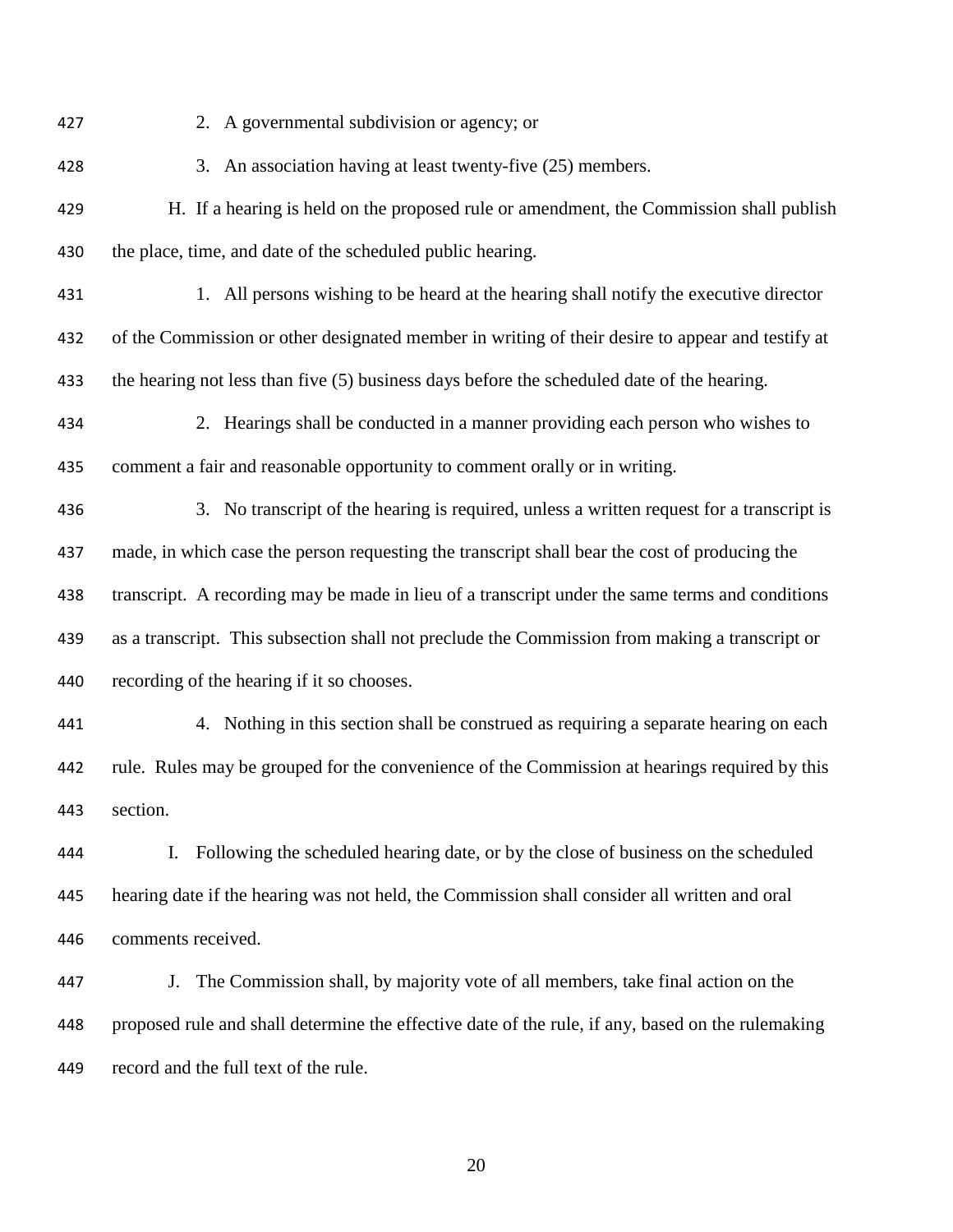K. If no written notice of intent to attend the public hearing by interested parties is received, the Commission may proceed with promulgation of the proposed rule without a public hearing.

 L. Upon determination that an emergency exists, the Commission may consider and adopt an emergency rule without prior notice, opportunity for comment, or hearing, provided that the usual rulemaking procedures provided in the Compact and in this section shall be retroactively applied to the rule as soon as reasonably possible, in no event later than ninety (90) days after the effective date of the rule. For the purposes of this provision, an emergency rule is one that must be adopted immediately in order to:

459 1. Meet an imminent threat to public health, safety, or welfare;

2. Prevent a loss of Commission or member state funds;

 3. Meet a deadline for the promulgation of an administrative rule that is established by federal law or rule; or

4. Protect public health and safety.

 M. The Commission or an authorized committee of the Commission may direct revisions to a previously adopted rule or amendment for purposes of correcting typographical errors, errors in format, errors in consistency, or grammatical errors. Public notice of any revisions shall be posted on the website of the Commission. The revision shall be subject to challenge by any person for a period of thirty (30) days after posting. The revision may be challenged only on grounds that the revision results in a material change to a rule. A challenge shall be made in writing, and delivered to the chair of the Commission prior to the end of the notice period. If no challenge is made, the revision will take effect without further action. If the revision is challenged, the revision may not take effect without the approval of the Commission.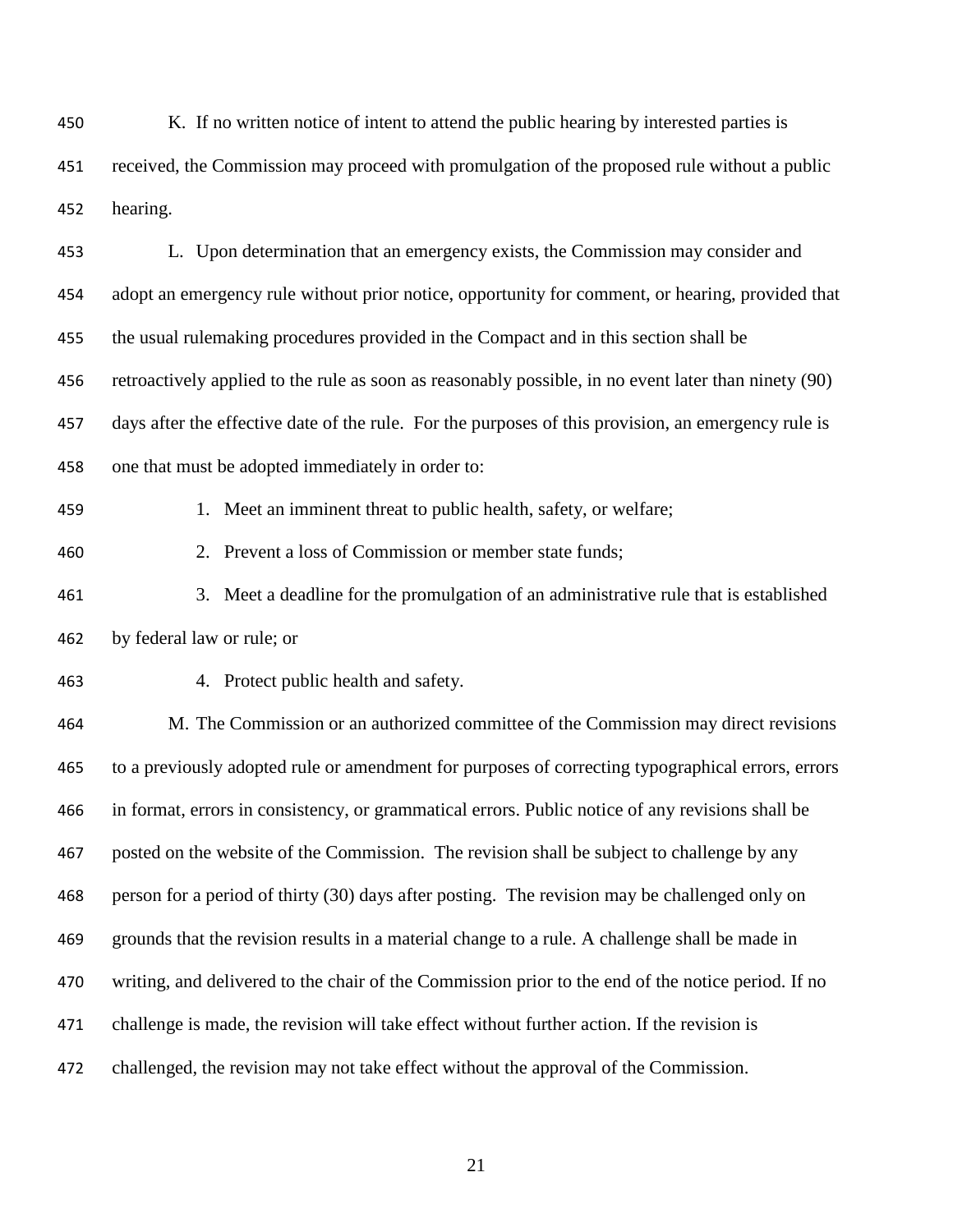### **SECTION 13. OVERSIGHT, DISPUTE RESOLUTION, AND ENFORCEMENT**

A. Oversight

 1. The executive, legislative, and judicial branches of state government in each member state shall enforce this compact and take all actions necessary and appropriate to 477 effectuate the compact's purposes and intent. The provisions of this compact and the rules promulgated hereunder shall have standing as statutory law.

 2. All courts shall take judicial notice of the compact and the rules in any judicial or administrative proceeding in a member state pertaining to the subject matter of this compact which may affect the powers, responsibilities or actions of the Commission.

 3. The Commission shall be entitled to receive service of process in any such proceeding, and shall have standing to intervene in such a proceeding for all purposes. Failure to provide service of process to the Commission shall render a judgment or order void as to the Commission, this Compact, or promulgated rules.

B. Default, Technical Assistance, and Termination

 1. If the Commission determines that a member state has defaulted in the performance of its obligations or responsibilities under this compact or the promulgated rules, the Commission shall:

 a. Provide written notice to the defaulting state and other member states of the nature of the default, the proposed means of curing the default and/or any other action to be taken by the Commission; and

 b. Provide remedial training and specific technical assistance regarding the default.

 2. If a state in default fails to cure the default, the defaulting state may be terminated from the Compact upon an affirmative vote of a majority of the member states, and all rights,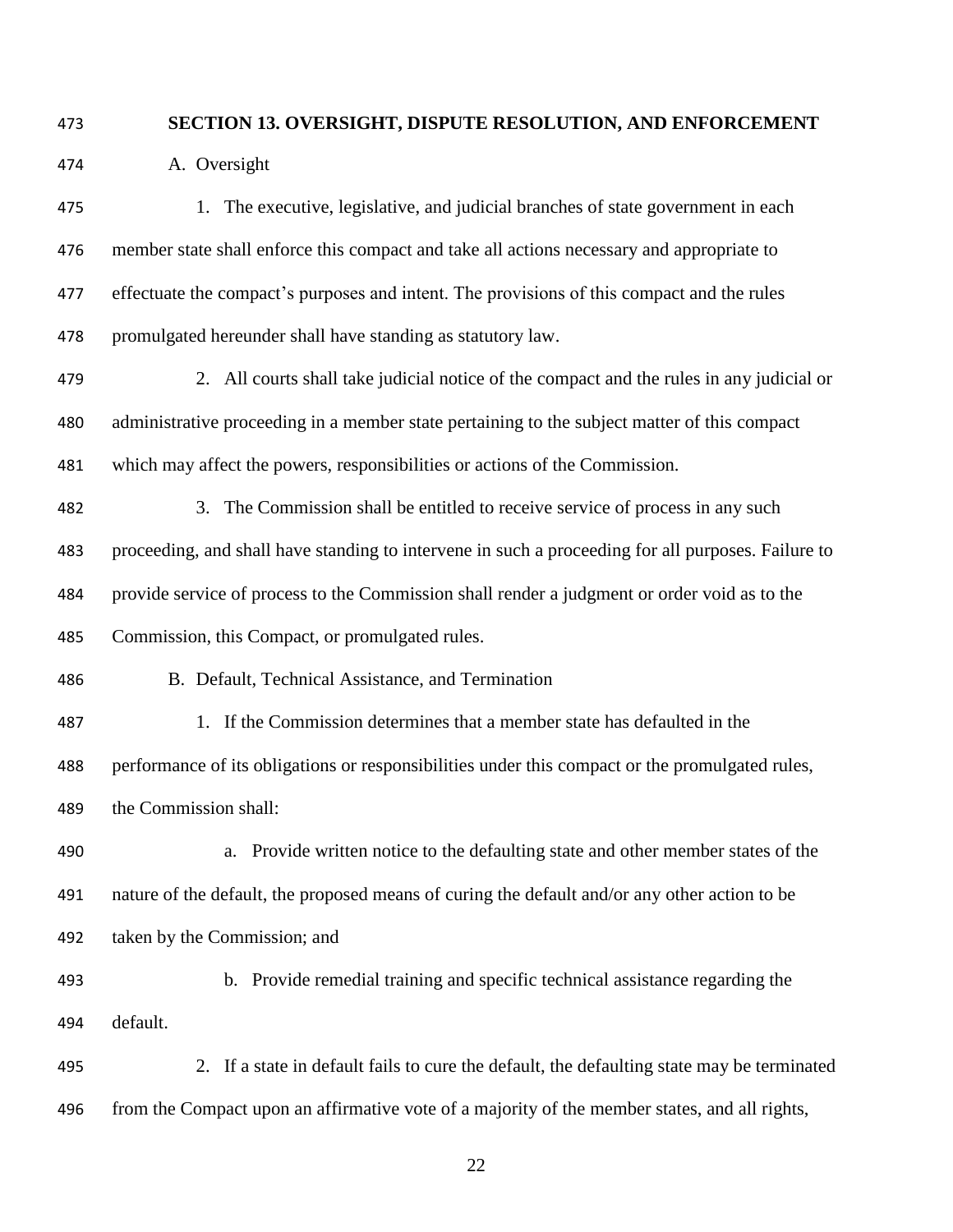privileges and benefits conferred by this compact may be terminated on the effective date of termination. A cure of the default does not relieve the offending state of obligations or liabilities incurred during the period of default.

 3. Termination of membership in the compact shall be imposed only after all other means of securing compliance have been exhausted. Notice of intent to suspend or terminate shall be given by the Commission to the governor, the majority and minority leaders of the defaulting state's legislature, and each of the member states.

 4. A state that has been terminated is responsible for all assessments, obligations, and liabilities incurred through the effective date of termination, including obligations that extend beyond the effective date of termination.

 5. The Commission shall not bear any costs related to a state that is found to be in default or that has been terminated from the compact, unless agreed upon in writing between the Commission and the defaulting state.

 6. The defaulting state may appeal the action of the Commission by petitioning the U.S. District Court for the District of Columbia or the federal district where the Commission has its principal offices. The prevailing member shall be awarded all costs of such litigation,

including reasonable attorney's fees.

C. Dispute Resolution

 1. Upon request by a member state, the Commission shall attempt to resolve disputes related to the compact that arise among member states and between member and non-member states.

 2. The Commission shall promulgate a rule providing for both mediation and binding dispute resolution for disputes as appropriate.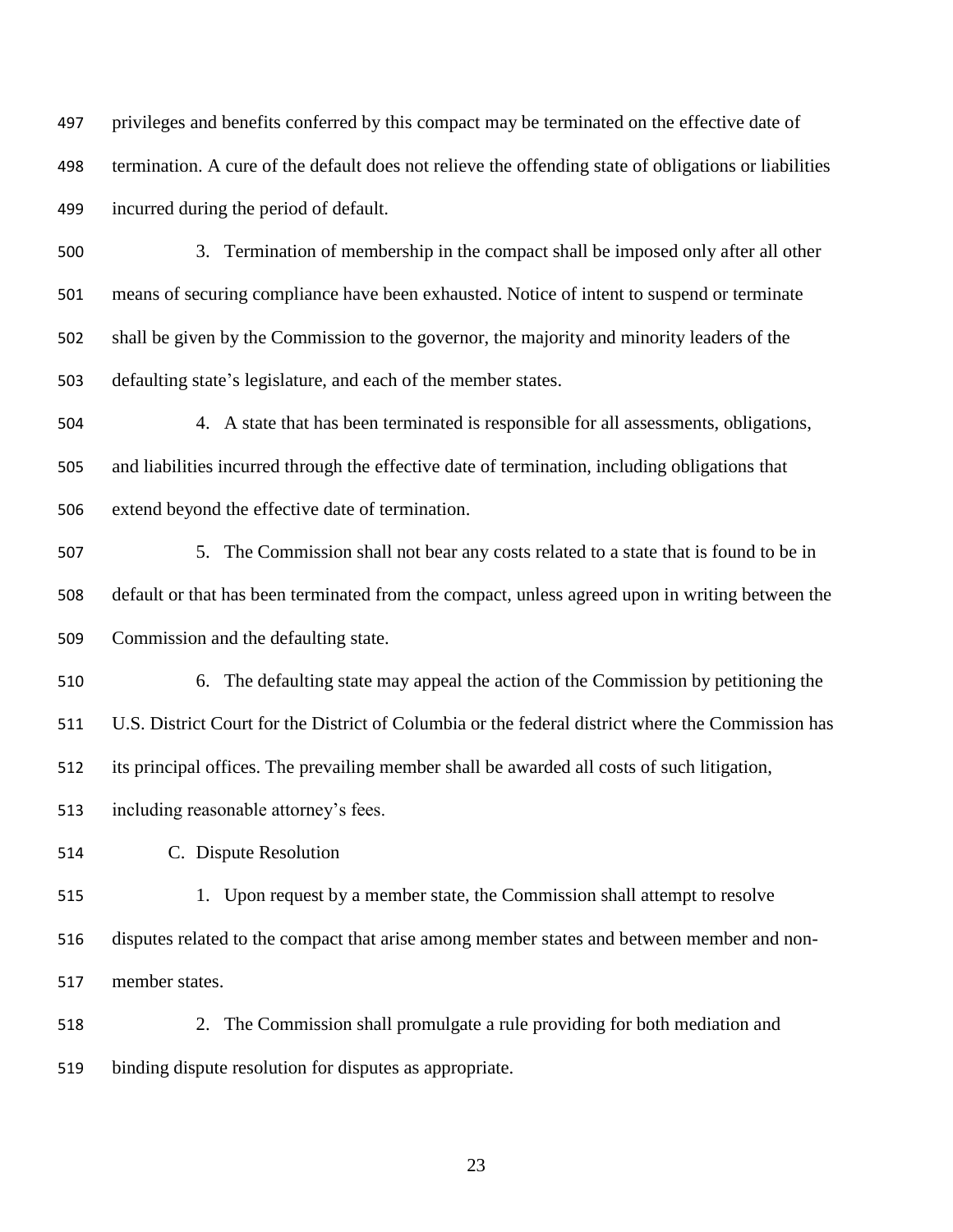D. Enforcement

- 1. The Commission, in the reasonable exercise of its discretion, shall enforce the provisions and rules of this compact.
- 2. By majority vote, the Commission may initiate legal action in the United States District Court for the District of Columbia or the federal district where the Commission has its principal offices against a member state in default to enforce compliance with the provisions of the compact and its promulgated rules and bylaws. The relief sought may include both injunctive relief and damages. In the event judicial enforcement is necessary, the prevailing member shall be awarded all costs of such litigation, including reasonable attorney's fees.
- 3. The remedies herein shall not be the exclusive remedies of the Commission. The Commission may pursue any other remedies available under federal or state law.
- **SECTION 14. DATE OF IMPLEMENTATION OF THE INTERSTATE**

# **COMMISSION FOR EMS PERSONNEL PRACTICE AND ASSOCIATED RULES, WITHDRAWAL, AND AMENDMENT**

 A. The compact shall come into effect on the date on which the compact statute is enacted into law in the tenth member state. The provisions, which become effective at that time, shall be limited to the powers granted to the Commission relating to assembly and the promulgation of rules. Thereafter, the Commission shall meet and exercise rulemaking powers necessary to the implementation and administration of the compact.

 B. Any state that joins the compact subsequent to the Commission's initial adoption of the rules shall be subject to the rules as they exist on the date on which the compact becomes law in that state. Any rule that has been previously adopted by the Commission shall have the full force and effect of law on the day the compact becomes law in that state.